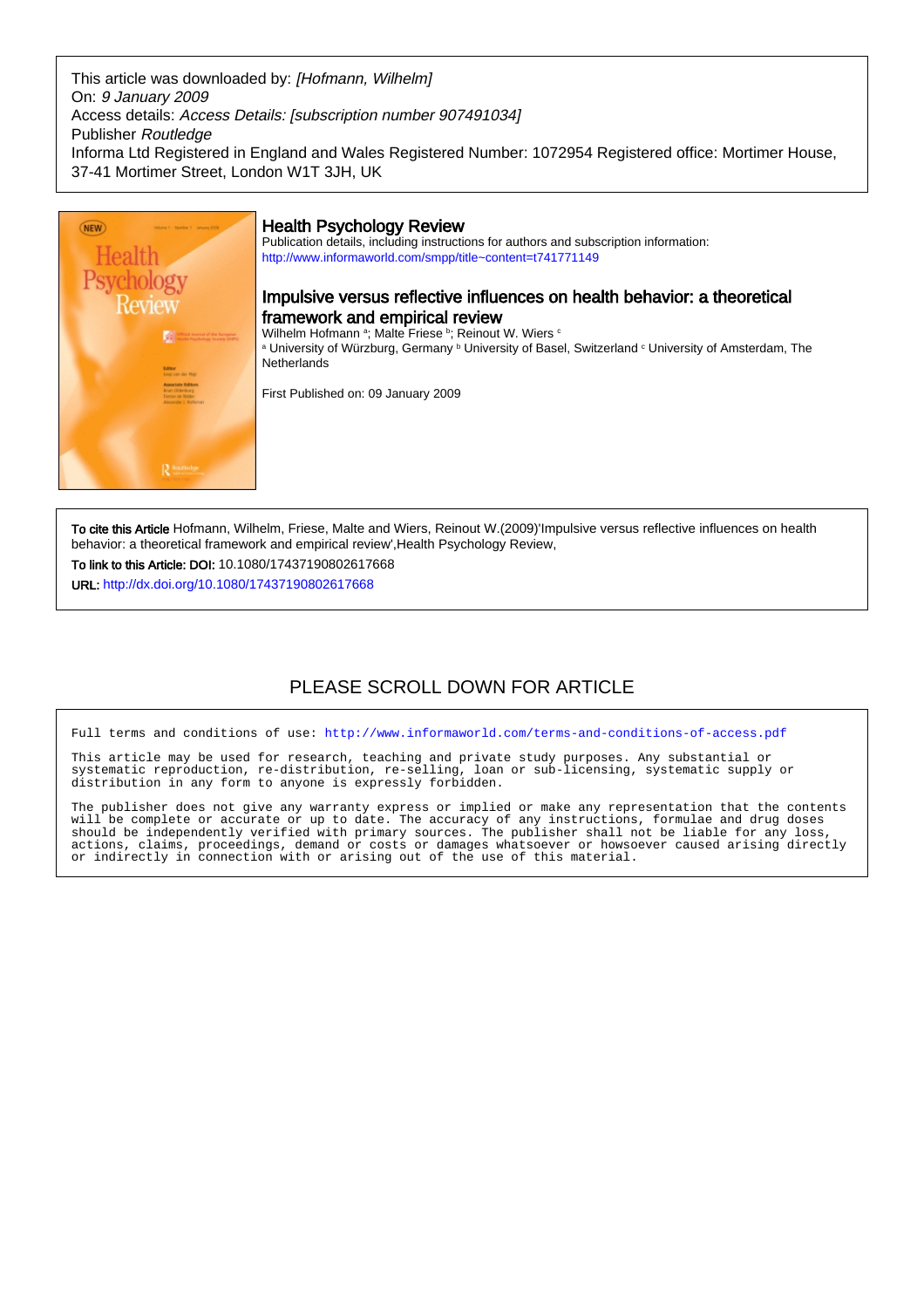## Impulsive versus reflective influences on health behavior: a theoretical framework and empirical review

Wilhelm Hofmann<sup>a</sup>, Malte Friese<sup>b</sup> and Reinout W. Wiers<sup>c</sup>

<sup>a</sup>University of Würzburg, Germany; <sup>b</sup>University of Basel, Switzerland; <sup>c</sup>University of Amsterdam, The Netherlands

(Received 19 June 2008; final version received 10 November 2007)

Often, health behavior seems to be governed not only by reasoned attitudes and goaldirected behavior but also by impulsive influences. The notion of a conflict between reflective and impulsive processing which is incorporated in prominent dual-system accounts (e.g., Metcalfe & Mischel, 1999; Strack & Deutsch, 2004) may yield important benefits for the understanding and prediction of health-related behavior. In this article, we suggest a basic framework for the prediction of health-related behavior which combines (a) reflective influences (as measured via self-report), (b) impulsive influences (as measured via implicit measures), and (c) situational or dispositional moderators that shift the weight between reflective and impulsive influences. The practical utility of such a framework is demonstrated by drawing on recent evidence from several areas of health psychology such as eating, drinking, drug abuse, and sexual behavior. Implications for the understanding of health behavior and applied health interventions are discussed.

Keywords: impulse; self-control; health behavior; temptation; restraint; dual-systems theories

## Impulsive versus reflective influences on health behavior: a theoretical framework and empirical review

I have no self-control when it comes to eating snacks. I'll start off watching a movie with a bag of potato chips and think to myself, one bag should last the entire movie ... I'll pace myself, and eat one chip at a time every three minutes and finish the bag with the closing credits. Everything starts off fine. I am the very model of patience and sophistication. But there's this point, maybe half-way through the bag, where an uncontrollable change comes over me. Suddenly, I'm like the Tasmanian Devil on crack. I can't get those chips into my mouth fast enough. I start breaking my own rules, eating them two or three at a time, inverting the bag, tearing it to pieces to get the final crumbs of salty goodness into me, licking my fingers, and feeling like a winner after discovering lost reservoirs of chip crumbs in the folds of my shirt. Then the previews end, and I'm left without anything to eat during the movie.

As captured nicely in this short passage from the internet article ''potato chips'' by Daniel Isaac (2008), people time and again experience that sticking to a preconceived plan may fail in the heat of temptation: Some end up eating or drinking more than they admit is good for them, some consume toxic substances, and some embark on sexual adventures with unknown risks. Pleasurable as they are for the moment, such behaviors often lead to negative health outcomes in the long run, ranging from regret the next day to premature

Correspondence: Wilhelm Hofmann. Email: hofmannw@psychologie.uni-wuerzburg.de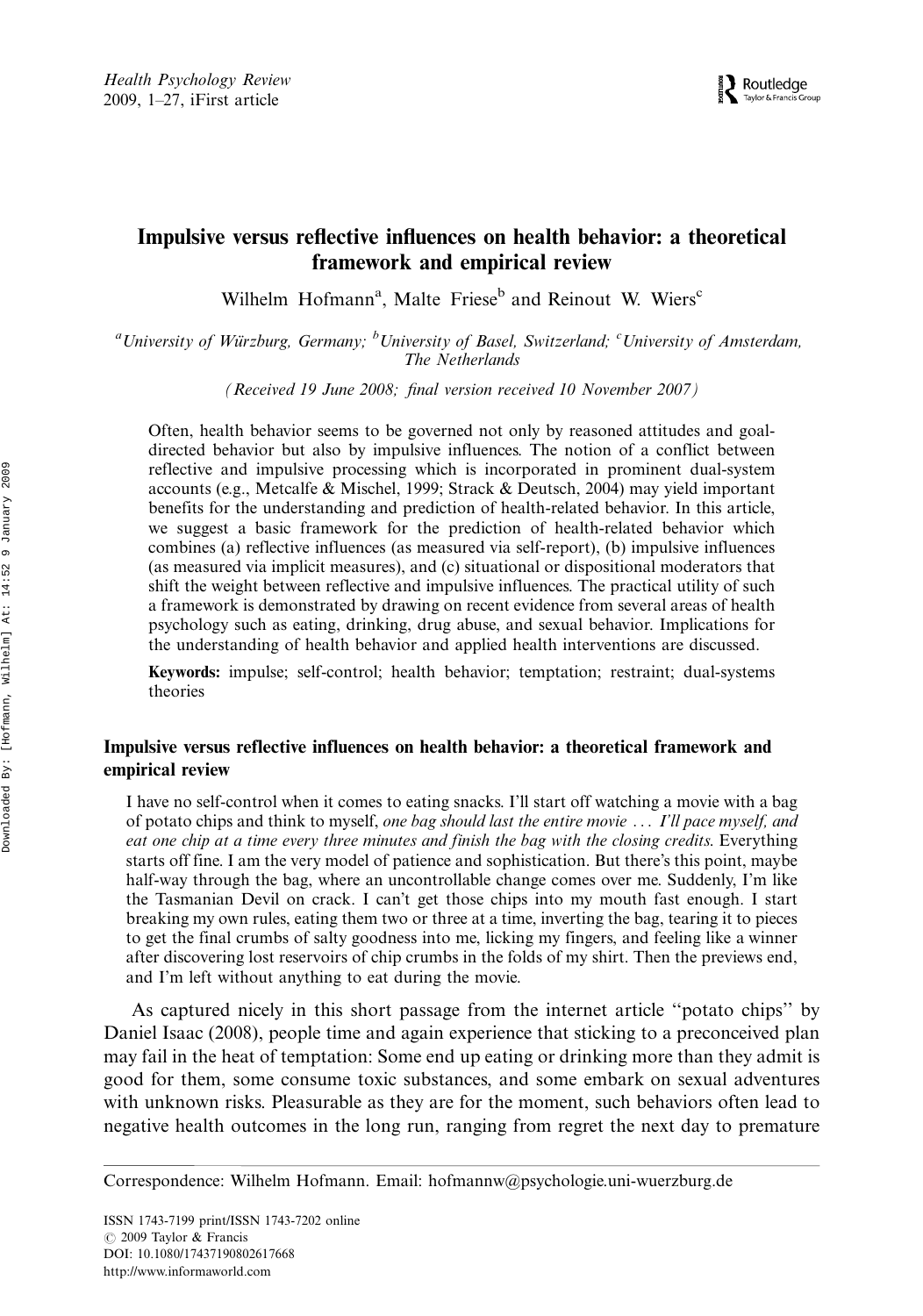#### 2 W. Hofmann et al.

death. For instance, recent statistics have shown that among the leading causes of death in Western societies are heart disease, cancer, and stroke (e.g., Taylor, 2003), with approximately half of the current death rate stemming from preventable causes such as a poor diet, smoking, drinking, or physical inactivity (Brannon  $\&$  Feist, 2000). These data indicate the great need for health psychologists to develop and test models that help to explain when and why people are likely to engage in unhealthy behaviors. Such models may then form the basis of health initiatives and interventions aimed at preventing illness and promoting good health.

In this article, we argue that many health-related problems can be framed in terms of a conflict between immediate impulses on the one hand and reasoned attitudes and standards to restrain behavior on the other (e.g., Baumeister & Heatherton, 1996; Carver, 2005). For instance, the tempting dessert, drink, cigarette, drug, or one-night stand all allure by their pleasurable aspects. At the same time, people often harbor the conviction that these temptations should be resisted. In other words, in the typical temptation scenario, there exists a conflict between a positively valenced impulse and standards to refrain from acting on the impulse. Likewise, there are also scenarios, referred to as heroism scenarios, in which an impulse may carry a negative hedonic value by signaling uneasiness, harm, or danger to the organism and this negative impulse has to be overcome (''heroically'') for a greater good such as health (see Trope & Fishbach, 2000). For example, picture a person that has to resist the impulse to jump off the dentist's chair in order to undergo a necessary medical treatment. Whether we deal with the temptation or the heroism scenario, both cases share the same underlying structure of a conflict between an impulse and the call for self-control to overcome the impulse in the way implied by one's reasoned attitudes or restraint standards.

The present article is an attempt to integrate the domain of health-related conflicts with recent dual-system models of impulse versus self-control (e.g., Epstein, 1990; Metcalfe & Mischel, 1999; Strack & Deutsch, 2004) and to review recent empirical evidence illustrating the usefulness of such an approach. Specifically, we will argue that integrative models of health behavior should not only specify the kinds of psychological constructs that relate to the self-control aspect (e.g., reasoned attitudes, behavioral intentions, restraint standards) but also psychological constructs that relate to the hedonic, impulsive influences on everyday health behaviors. We will suggest that a more balanced approach should consider the two sides of the self-control conflict equally, both in terms of theoretical integration and empirical assessment (see also Hofmann, Friese, & Strack, in press). This framework proposes that impulsive versus reflective influences may both determine health behavior, albeit to different degrees depending on a variety of situational or dispositional boundary conditions. We will present recent empirical evidence that demonstrates the utility of an integrative approach to the prediction of health behavior. Finally, we will discuss theoretical and practical implications with regard to the explanation and intervention of health-related outcomes.

#### Self-control and health behaviors

In the last three decades or so, health psychology has made considerable progress towards understanding the determinants of health behavior. The field has received much initial stimulation by the application of theories from social psychology and related disciplines, such as cognitive dissonance theory (Festinger, 1957), reactance theory (Brehm, 1966), self-efficacy theory (Bandura, 1977), social-cognitive theory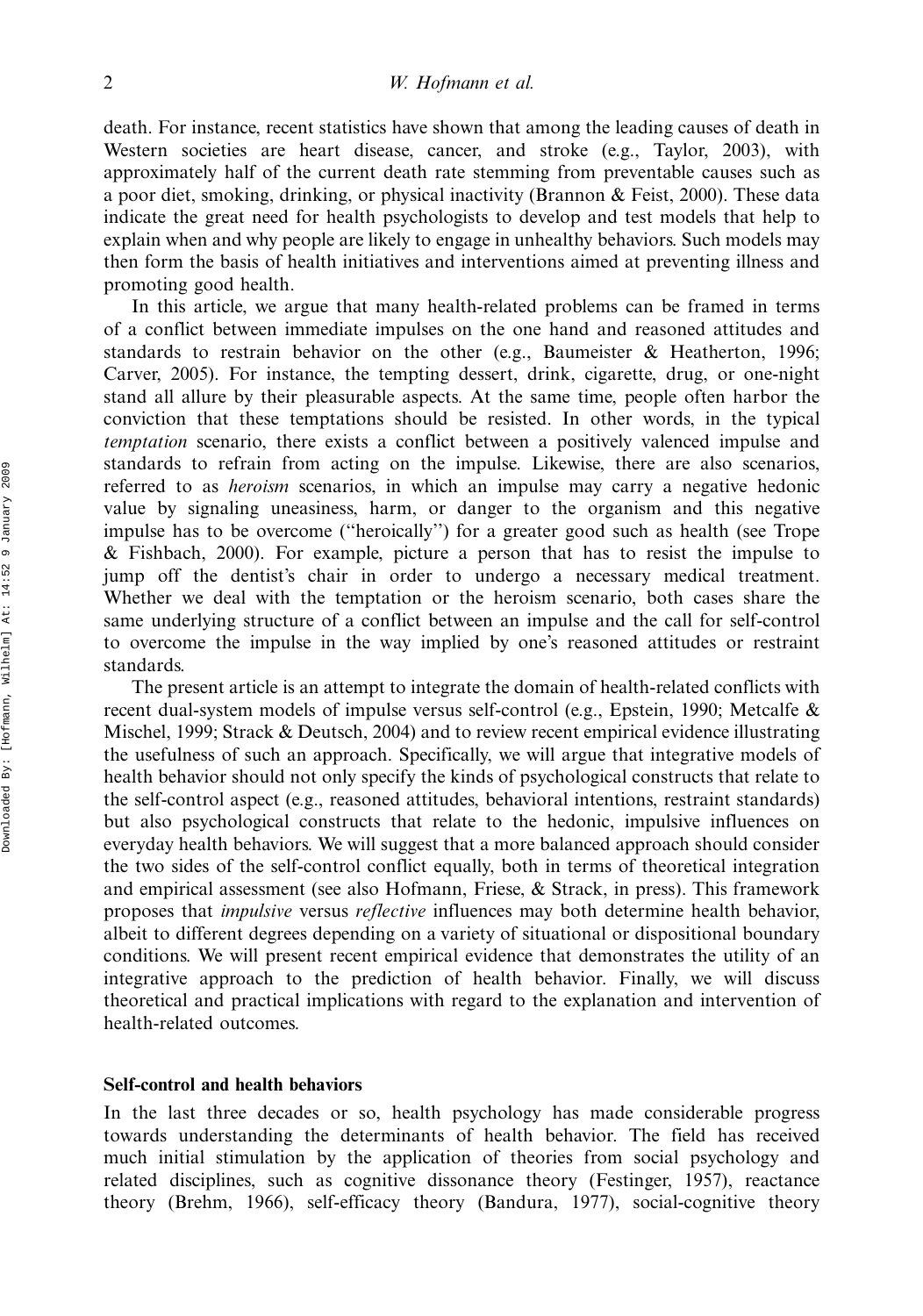(Bandura, 1986; Bandura, 2001), the theory of reasoned action (Fishbein & Ajzen, 1975) and its update, the theory of planned behavior (Ajzen, 1991). Since then, the field further-developed elaborate theories that are specifically concerned with health-related decisions and behavior, such as protection motivation theory (Rogers, 1983) or the health-belief model (Janz & Becker, 1984), and more stage-oriented approaches (e.g., Prochaska, DiClemente, & Norcross, 1992; Schwarzer, 1992; Weinstein & Sandman, 1992). One common element of these models is the assumption that health behavior is the result of cognitive appraisal processes of the (a) expectancy and value of potential health threats and (b) possible coping responses. From these appraisal processes, a behavioral decision to reduce the health threat may be formed. Importantly, these decisions and the resulting goal-directed behavior are typically seen as reasoned, conscious, and intentional acts that require a person's volitional control or willpower in order to be effective.

That willpower is indeed needed for effective self-regulation in many health-related domains has been amply demonstrated by Baumeister and colleague's research program on ego depletion (e.g., Baumeister & Heatherton, 1996; Baumeister, Heatherton, & Tice, 1994). Specifically, Baumeister and colleagues showed that self-regulatory resources are crucially limited. The exertion of self-control seems to deplete these resources which replenish only after some time has elapsed (e.g., Baumeister, Bratslavsky, Muraven, & Tice, 1998; Vohs & Heatherton, 2000). For instance, individuals whose self-regulatory resources were depleted after engaging in an initial self-control task ate more unhealthy food (Vohs & Heatherton, 2000), drank more alcohol (Muraven, Collins, & Neinhaus, 2002), and engaged in less restrained sexual behavior (Gailliot & Baumeister, 2006) than participants who were not depleted. Next to ego depletion, a variety of other situational circumstances that disrupt the normal self-regulation of health behavior have been identified, such as cognitive load (e.g., Boon, Stroebe, Shut, & Ijntema, 2002; Shiv & Fedorikhin, 1999; Ward & Mann, 2000), emotional distress (Herman, Polivy, Lank, & Heatherton, 1987), or alcohol intoxication (e.g., Bushman & Cooper, 1990; Fillmore & Vogel-Sprott, 2006; for a review, see Hull & Bond, 1986). Note that in addition to acute alcohol effects, there is also emerging evidence for long-term negative effects on self-regulatory capacity as a consequence of alcohol or drug abuse during adolescence (see Wiers et al., 2007, for a model).

In a related vein, personality and individual differences research has identified traits that are particularly relevant for the self-control of health behavior. Bogg and Roberts (2004), for instance, showed that conscientiousness-related traits were negatively correlated with a host of risky health behaviors (such as excessive alcohol use, unhealthy eating, tobacco use, or risky sex) and positively correlated with beneficial health behaviors (such as exercising). Tangney, Baumeister, and Boone (2004) found that trait self-control, defined as a chronic tendency ''to override or inhibit undesired behavioral tendencies (such as impulses) and to refrain from acting on them'', was negatively related to undesirable health problems such as eating disorders, substance abuse, and other psychological disorders such as depression. In turn, impulsivity, that is, the generalized tendency to act without deliberation, has been found to be positively associated with problematic health behavior (e.g., Grano¨, Virtanen, Vaherta, Elovainio, & Kivima¨ki, 2004; Verdejo-Garcia, Lawrence, & Clark, 2008; Waldeck & Miller, 1997). These individual differences in impulsivity have been proposed to be based on a behavioral approach or behavioral activation system (Carver & White, 1994; Gray, 1982).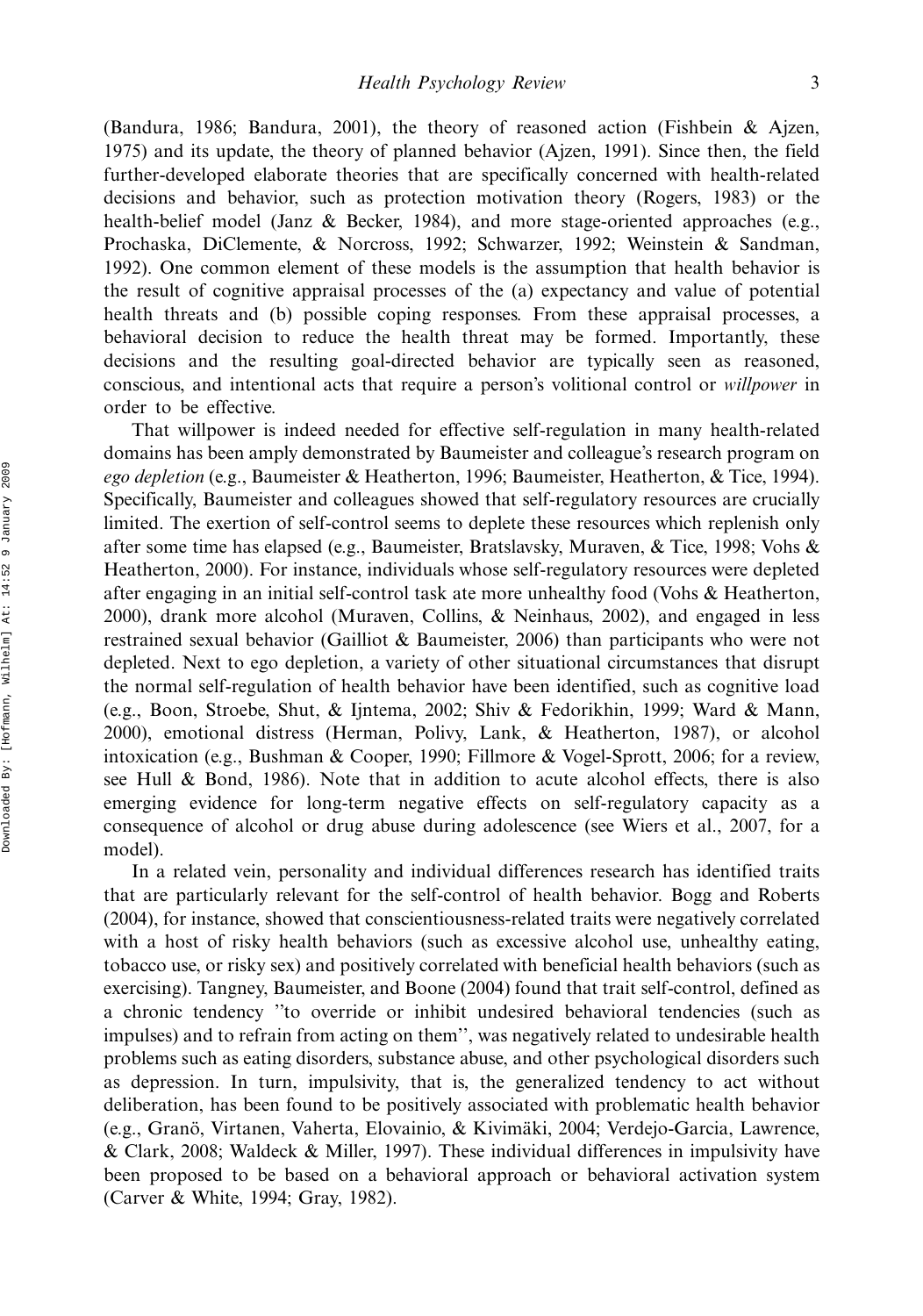## Scarce evidence for impulsive influences

Taken together, past models and research on the connection between self-control and health behavior have primarily focused on (a) models illuminating the determinants and processes by which individuals take reasoned action to engage in health-relevant behavior, (b) the capacity for self-control and the conditions and strategies affecting it, and (c) relevant personality correlates related to the successful regulation of health-related behavior. Somewhat surprisingly, however, the determinants and processes by which impulses (as opposed to general impulsivity) exert an influence on health behavior have received much less attention. To define more clearly what exactly we mean when talking of impulses, we would like to outline three defining features: First, impulses are specific rather than unspecific (Baumeister & Heatherton, 1996), arising when global motivations (e.g., thirst or hunger) meet specific activating stimuli in the environment (e.g., a cool beer or the smell of French fries, respectively). In contrast, the trait of *impulsivity* refers to a chronic and general tendency to act on impulses. Second, an impulse typically possesses a strong incentive value consisting of a primitive *hedonic* component (e.g., Loewenstein, 1996). Third, an impulse typically includes a behavioral tendency to act, often an urge to approach or consume the temptation at hand.<sup>1</sup>

In this article, we argue that a more complete model of health-related behavior in tempting situations should additionally integrate and specify impulsive influences on behavior. There are a number of reasons, why impulsive influences should gain more attention: First, although most of the models mentioned above make very clear assumptions about the determinants of health-related decisions and behavior, the appraisal and feasibility checks involved in such models are part of processes of higher-order mental reasoning and intending (e.g., Bagozzi, 1992; Gibbons, Gerrard, & Lane, 2003; Strack & Deutsch, 2004). It is plausible, however, to assume—and a more detailed analysis and empirical demonstration will follow shortly-that the processes by which tempting stimuli trigger impulsive behavioral tendencies are fundamentally different from the processes involved in reasoned action and goal pursuit (e.g., Metcalfe & Mischel, 1999; Strack & Deutsch, 2004).

Second, even though the capacity for self-control and its associated boundary conditions have been thoroughly researched (e.g., Baumeister, Bratslavsky, Muraven, Tice, & Baumeister, 1999; Muraven & Baumeister, 2000), these studies typically yield only indirect evidence for the differential impact of impulsive vs. reflective influences on behavior. For instance, a stronger influence of impulses on health-related behavior under certain conditions (e.g., alcohol consumption; ego depletion; load) has been typically inferred either from the observation of group differences in behavioral outcomes (e.g., drunk people behaved more aggressively than sober ones, so they must have acted more strongly on impulse), or from the breakdown of the behavior-regulating effect of restraint standards (e.g., Baumeister, Gailliot, De Wall, & Oaten, 2006). A more direct approach may demonstrate that impulsive precursors in fact unfold a stronger influence on behavior under such conditions (while at the same time the behavioral impact of reflective precursors is reduced).

Third, even though personality correlates of trait self-control and impulsivity point to important differences in the general capacity to instigate or maintain healthy behaviors, such findings (a) are often mute about the underlying processes that determine regulatory success or failure and (b) are usually not sensitive for the situational fluctuations that health-related behavior appears to be subject to. Thus, the personality approach may best be complemented by a process-oriented approach that spells out in more detail when and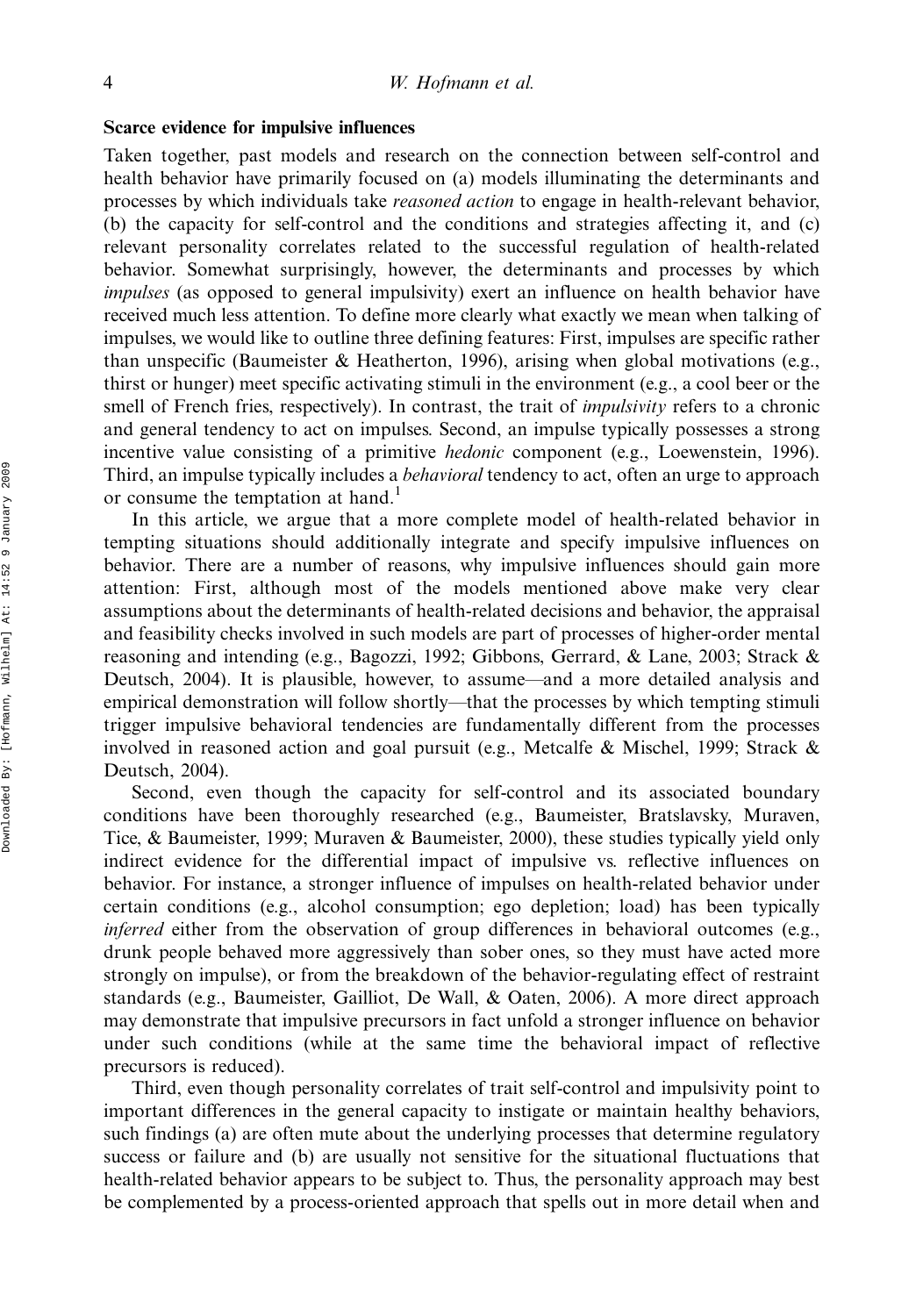why individual health behavior is determined by impulsive or reflective influences, respectively.

#### A dual-systems framework of impulsive versus reflective influences on health behavior

Dual-system models (e.g., Epstein, 1990; Metcalfe & Mischel, 1999; Sloman, 1996; Smith & DeCoster, 2000; Strack & Deutsch, 2004; Wiers et al., 2007) appear to be well-suited as frameworks that integrate both reflective and impulsive influences on health behavior. These models share the assumption that structurally different systems of information processing underlie the production of impulsive versus reasoned forms of behavior. Some authors have also proposed that distinct brain areas underlie these systems (e.g., Bechara, Noel, & Crone, 2006; Lieberman, in press). All of these models can be harnessed to derive concrete predictions about what kind of influence may prevail under what kind of circumstances. For the following theoretical analysis, we chose the prominent reflectiveimpulsive model (RIM; Strack & Deutsch, 2004) as an example to spell out the dualsystems perspective and the predictions derived from it in sufficient detail. In so doing, we focus on the concepts, structural features, and measurement assumptions that we think are key for the prediction of health behavior from a dual-systems perspective; this analysis will provide the basis for the subsequent empirical review of studies in which these predictions were tested directly.

## Impulsive influences on health behavior

From the perspective of the RIM (Strack & Deutsch, 2004), impulses are assumed to be triggered in the impulsive system from the activation of associative clusters in long-term memory in close interaction with perceptual stimulus input. These associative clusters have been created or strengthened by temporal or spatial co-activation of external stimuli, affective reactions, and associated behavioral tendencies, thus reflecting the learning history of the organism. For instance, repeated experience with potato chips may lead to the formation of an associative cluster that connects the concept of potato chips, positive hedonic affect generated by the organism, and the behavioral schema that has led to the positive affect (putting the chips into one's mouth). Once formed, such associative clusters can be reactivated quickly by perceptual input in close interaction with internal triggering conditions such as hunger, thirst, or other inner states of homoeostatic dysregulation (Aarts, Dijksterhuis, & De Vries, 2001; Ferguson & Bargh, 2004; Strack & Deutsch, 2004). From a functional perspective, these associative clusters ''prepare'' the organism to evaluate and respond to the environment quickly in accordance with one's needs and previous learning experiences (e.g., Seibt, Häfner, & Deutsch, 2007). Assume in our example, that the person sees another bag of potato chips at a party and he or she is not satiated. In this case, the corresponding associative cluster may become reactivated and automatically trigger an impulse consisting of (a) a positive hedonic value attributed to the potato chips and (b) a corresponding behavioral schema to approach and consume the object of desire (e.g., Chen & Bargh, 1999; Neumann, Hülsenbeck, & Seibt, 2004; Seibt et al., 2007).

The associative clusters just described are assumed to form gradually over time. Moreover, associative processes are generally assumed to be independent of conscious awareness and of one's personal endorsement of an association as true or false (Gawronski & Bodenhausen, 2006). Most importantly, impulsive processes of behavior determination are assumed to operate in an effortless manner (Strack & Deutsch, 2004). In other words,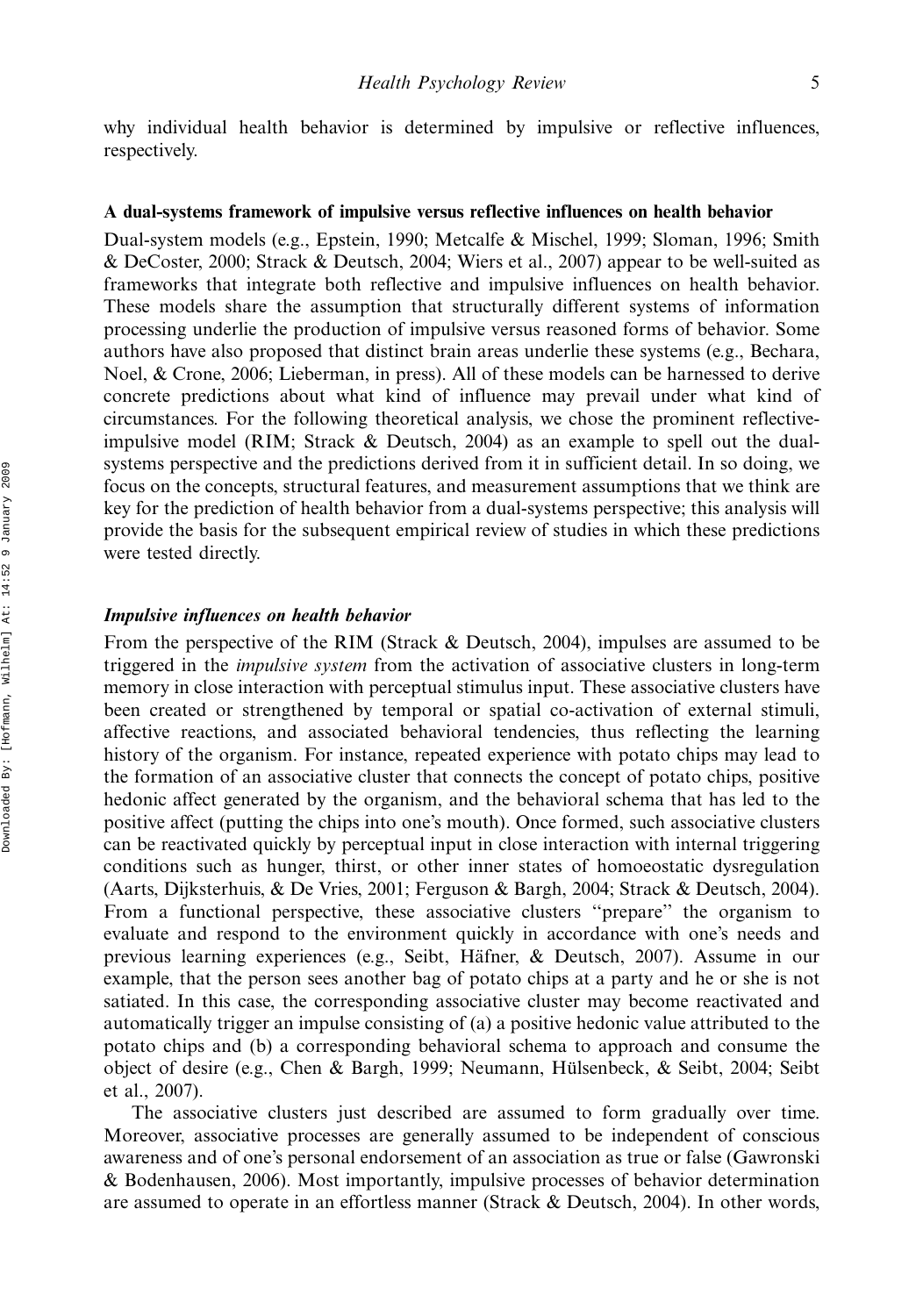impulses are assumed to activate associated behavioral schemas in the motor cortex of the brain no matter whether cognitive resources are momentarily available or not.

How can impulses be properly assessed? As suggested by dual-systems models (e.g., Metcalfe & Mischel, 1999; Strack & Deutsch, 2004), a good measure of impulse should tap into the associative structure that generates hedonic or behavioral reactions triggered upon stimulus encounter. Because the generation of impulses is assumed to occur in the absence of conscious control, impulse assessment should also minimize interference from consciously controlled processing. Moreover, impulse assessment should be sensitive enough to capture situational variations in impulse strength due to changes in bodily need states.

We argue that procedures from the new wave of implicit measurement tools such as the Implicit Association Test (Greenwald, McGhee, & Schwartz, 1998), the Affect Misattribution Procedure (Payne, Cheng, Govorun, & Stewart, 2005) and a variety of memory association measures (Stacy, 1997; Stacy, Ames, & Grenard, 2006) may fulfill these requirements and thus serve as good proxies of impulse (for detailed descriptions and discussions, see De Houwer, 2006; Fazio & Olson, 2003; Petty, Fazio, & Briñol, 2008; Wittenbrink & Schwarz, 2007). Many applications of these measures have been designed to tap into automatic affective reactions with regard to a specific stimulus of interest, also referred to as ''implicit'' attitudes (e.g., Marsh, Johnson, & Scott-Sheldon, 2001; Payne, Govorun, & Arbuckle, 2008; Payne, McClernon, & Dobbins, 2007; Wiers, van Woerden, Smulders, & de Jong, 2002). Typically, such measures assess the degree of compatibility or incompatibility of reactions toward the stimulus of interest and reactions towards positively and negatively valenced stimuli (e.g., De Houwer, 2006). These measurement tools may be particularly suited to tap into the hedonic component of an impulse. Alternatively, some measures have been proposed that may be used in order to tap into the behavioral component of an impulse. Typically, such measures are geared towards assessing approach-avoidance reactions toward the temptation of interest (Field, Mogg, & Bradley, 2005; Hofmann, Friese, & Gschwendner, in press; Mogg, Bradley, Field, & De Houwer, 2003; Neumann et al., 2004; Seibt et al., 2007).

Responses on implicit measures are comparatively difficult to control unless the person is explicitly instructed on how to do this (e.g., Asendorpf, Banse,  $\&$  Mücke, 2002; Egloff  $\&$ Schmukle, 2002; Fiedler & Bluemke, 2005; Steffens, 2004). Furthermore, implicit measures have been shown to be sensitive to bodily need states such as deprivation or craving (e.g., Field et al., 2005; Hofmann et al., in press; e.g., Seibt et al., 2007). This indicates that these measures appear to be sensitive enough to capture meaningful state influences on impulse strength over and above stable (trait) sources of variance (e.g., Schmukle & Egloff, 2004).

#### Reflective influences on health behavior

Most uninhibited impulses interfere with long-term goals or generate interpersonal conflict at some point (Bogg & Roberts, 2004; Carver, 2005; Freud, 1930; Tangney et al., 2004). For this reason, self-control is among the key competencies of everyday functioning. Taking a dual-systems perspective (e.g., Strack  $&$  Deutsch, 2004), the *reflective system* can be seen as the mental faculty that has evolved in order to serve this purposes (Strack & Deutsch, 2004). Specifically, the reflective system employs higher-order mental operations which provide a fairly large and flexible degree of control over decisions and actions. These operations include executive functions such as making reasoned judgments and evaluations, putting together strategic action plans for goal-pursuit, and inhibiting or overriding prepotent responses (e.g., impulses or habits). They are achieved through relatively slow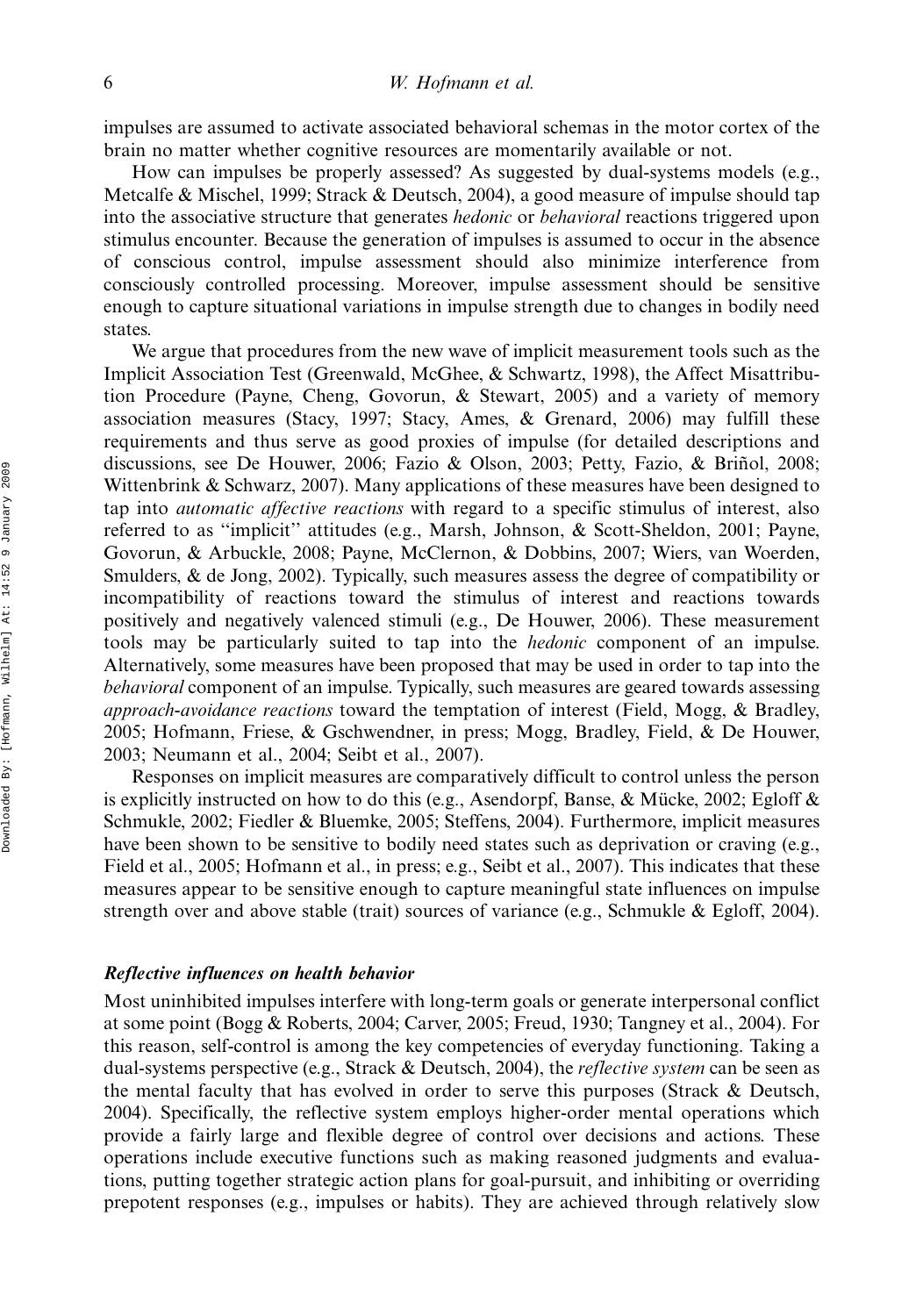controlled processes based on symbolic representations and operations (Smith & DeCoster, 2000; Strack & Deutsch, 2004).

How does the reflective system bring about behavior? The RIM assumes that the reflective system generates behavioral decisions which in turn activate corresponding behavioral schemas in the motor cortex (Strack & Deutsch, 2004). For instance, if a discrepancy between restraint standards and the actual situation is detected, a behavioral decision to inhibit or to override the unwanted behavior may be formed. Such a behavioral decision then leads to the activation of corresponding behavioral schemas (Strack & Deutsch, 2004).

However, the judgmental and behavioral flexibility provided by the reflective system has a severe disadvantage: That is, the cognitive resources available for reflective operations are assumed to be subject to situational or dispositional limitations (Evans, in press; Fazio & Towels-Schwen, 1999; Vohs, 2006). If cognitive resources are situationally or chronically reduced, individuals may (a) fail to detect discrepancies between a given restraint goal and the actual state (see Carver & Scheier, 1981) and/or (b) fail to inhibit or override impulsive influences violating these standards.

How should constructs from the reflective system be measured? According to a dualsystems perspective (Smith & DeCoster, 2000; Strack & Deutsch, 2004), the symbolic contents in the reflective system form the basis of conscious experiences that can be communicated to others. For this reason, explicit measures of verbal self-reports are appropriate for tapping into reflective precursors of health behavior such as reasoned attitudes, restraint standards, behavioral intentions, and other cognitive constructs associated with conscious goal-pursuit (e.g., self-efficacy). In sum, a dual-systems framework on health-related behavior regulation implies that different measurement strategies should be employed in order to tap into the impulsive and reflective components of behavior determination.

#### Conflicts between the impulsive and the reflective system

Often, the behavioral implications instigated in the impulsive system may be compatible with reasoned action. For instance, following the impulse to drink a glass of water when being thirsty typically does not imply a self-control conflict (unless the situation necessitates the rationing of drinking water). For many health-related behaviors, however, there are circumstances in which the behavioral implications of the two systems are incompatible (Metcalfe & Mischel, 1999; Strack & Deutsch, 2004). For example, a dieter who is being invited for a high-caloric milkshake may experience a strong impulse toward the tempting object, but at the same time be motivated to restrain his or her caloric intake. Which of the two forces will win the upper hand eventually? The RIM suggests a parsimonious answer by assuming that both systems access a common final mechanism for overt behavior execution: the activation of behavioral schemas (e.g., Strack & Deutsch, 2004). Specifically, which behavioral schema wins out over the other will depend on the relative strength of activation for competing schemas (see also Norman & Shallice, 1986) which have received their input from the impulsive and reflective system, respectively.<sup>2</sup> Most importantly, because the two systems follow differential operating characteristics, certain situational and dispositional boundary conditions may shift the potential for schema activation in favor of one of the two systems (e.g., Strack & Deutsch, 2004). For instance, situational factors related to the availability of control resources such as ego depletion, cognitive load, or alcohol intoxication should selectively impair the reflective system by undermining its ability to symbolically represent attitudes or restraint standards and to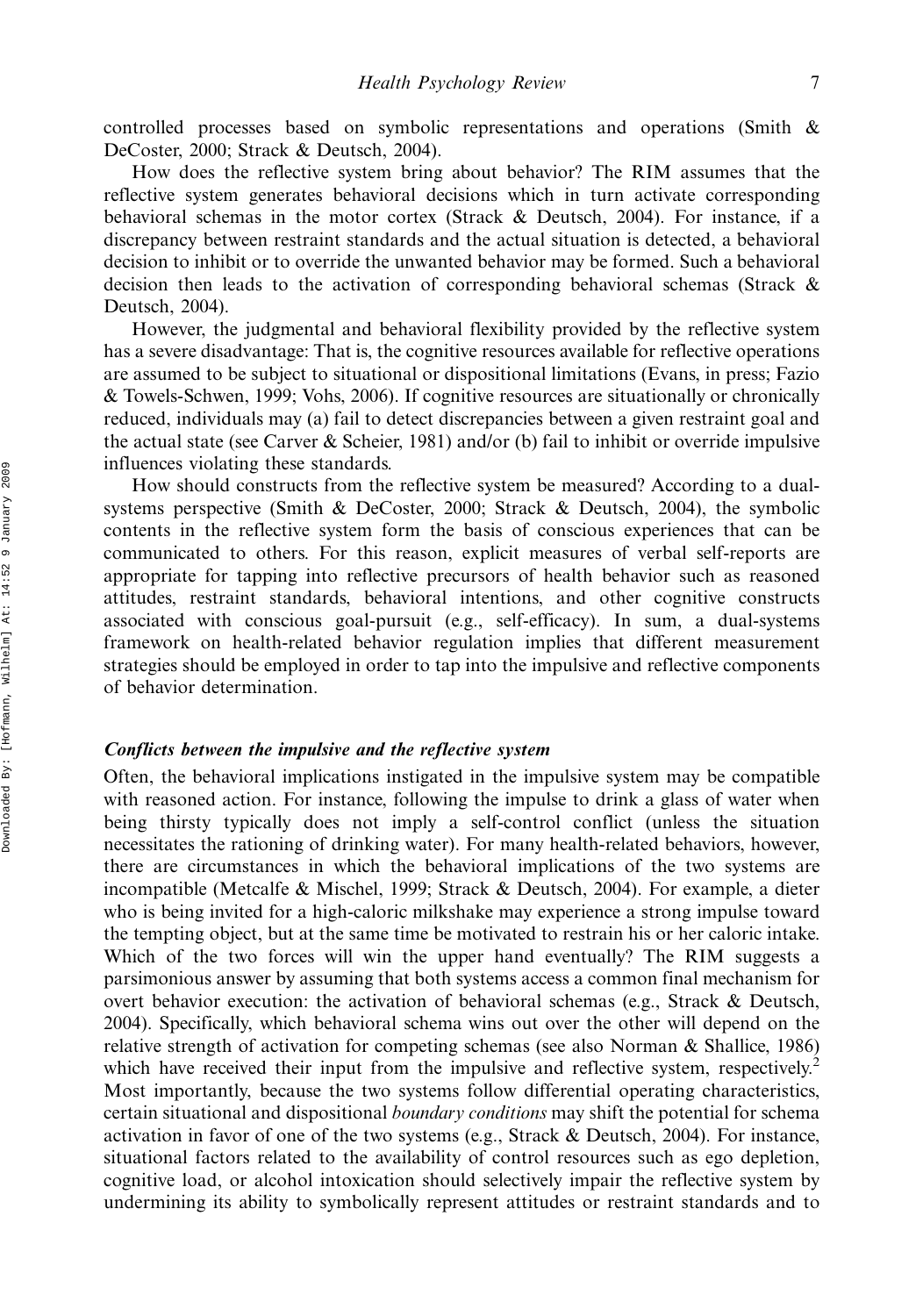monitor ongoing behavior in accordance with those representations. The same applies when an individual's stock of control capacity is dispositionally low. In these cases, the reflective system may fail to activate the inhibitory (e.g., "do *not* accept the offer") or overriding (''e.g., ''ask for a glass of water instead'') behavioral schemas necessary for effective self-regulation. As a consequence, impulse-triggered behavioral schemas are more likely to exert an influence on overt behavior under these conditions. Under conditions of sufficient available control resources, in contrast, we assume that the reflective system typically gets the upper hand, unless additional factors such as mood or low motivation to control undermine the use of these resources in the service of self-regulation.

## Implications for the prediction of health-related behavior

As the present dual-systems analysis suggests, health-related outcomes may often result from the interplay between impulsive and reflective processes and their boundary conditions. Probably the most valuable insight from such an analysis is that individuals may not only differ in their reasoned attitudes or their personal standards to restraint potentially problematic behavior; They are also likely to differ in their impulsive reactions toward tempting stimuli (due to genetic endowment, differences in learning history and current need states). Such differences in impulse may relate to actual health behavior in a meaningful way and should therefore be incorporated as meaningful predictors into models of health behavior.

Taken together, our analysis suggests that the predictive validity of health behavior models may be enhanced if such models include (a) reflective and (b) impulsive precursors, and if they specify (c) situational and dispositional boundaries that may shift the weight towards one or the other type of precursor (see Figure 1). Depending on the specific circumstances individuals find themselves in, health-related behaviors may be better predicted by reflective precursors (reasoned attitudes; restraint standards) or by impulsive precursors (automatic affective reactions; automatic behavioral tendencies of approach/ avoidance). The combined consideration of the above three factors may enable a more precise prediction of health-related behavior than when each of these factors is studied in isolation. For instance, under conditions of low control resources, automatic affective



Figure 1. A framework for the prediction of health behavior by impulsive versus reflective precursors and associated boundary conditions (moderators).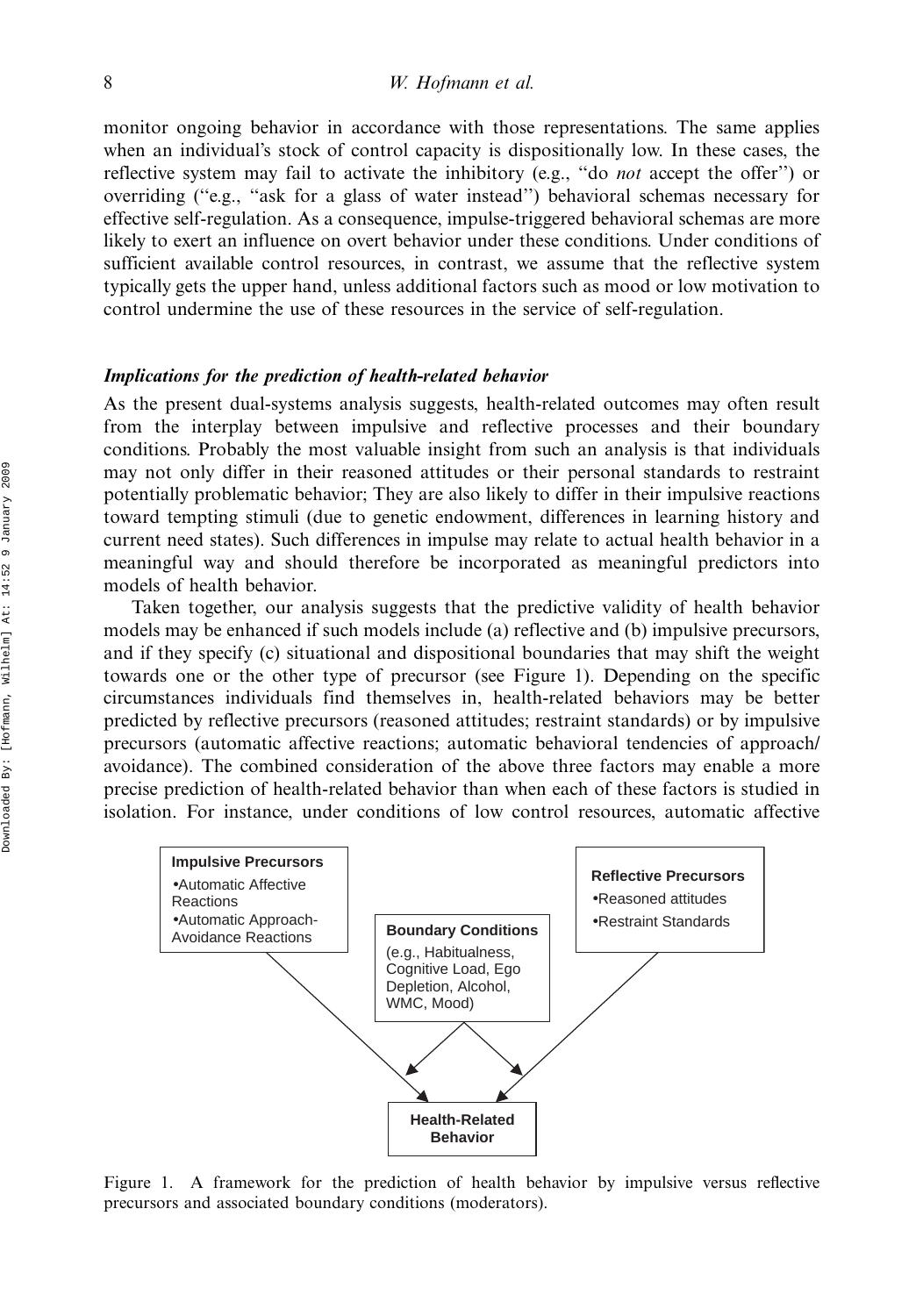reactions toward tempting stimuli should exert a stronger influence on health behavior than under conditions of full resource availability. In a complementary manner, the impact of reasoned attitudes or restraint standards should be stronger under full resources and wane with increasing processing strain on reflective operations.

#### Similarities and differences to related models

#### Social reaction model

The idea that health behavior is not solely the result of reasoned processes of premediation and planning has led to extensions of reasoned action approaches. Arguably the most prominent modification is Gibbons and colleagues' (Gibbons, Gerrard, Blanton, & Russell, 1998; Gibbons et al., 2003) extension of the theory of reasoned behavior into the social reaction model of health risk behavior. The model was in part inspired by inconsistencies between individuals' intentions to engage in healthrelated behavior and later actual behavior as well as by the observation that expectancy value theories predict behavioral self-reports better than actual observations of behavior (see Armitage & Conner, 2001, for a recent meta-analysis; Gibbons et al., 2003). One potential explanation for these discrepancies is that models of reasoned behavior may be less effective at explaining irrational or impulsive behaviors. In order to increase the predictive validity of such models, the social reaction model incorporates an additional direct predictor of health risk behavior over and above behavioral intention, called behavioral willingness. The assessment of behavioral willingness is different from that of a behavioral intention in that individuals are asked to think about a risk-conducive situation (e.g., sexual temptation) and to indicate whether he or she might perform the risky behavior in question (e.g., having sex without condoms) under some circumstances, even if he or she originally intended not to engage in it (see Gibbons et al., 2003, for an in-depth discussion).

The social reaction model is similar to a dual-systems conception in that it explicitly acknowledges that health behavior is often not as planned as implied by theories of reasoned action but rather driven by affect-laden, persuasive features given by the circumstances. The most important difference to the present framework is that, from a theoretical point of view, the assessment of behavioral willingness via self-report does not preclude a conscious consideration of risk opportunities and social norms under those imagined circumstances (Gibbons et al., 2003). This problem is empirically reflected in the typically quite substantial correlation between self-reported behavioral willingness and behavioral intention (Gibbons et al., 1998). In contrast, the present framework attempts to incorporate and indirectly assess the non-cognitive, impulsive processes that underlie the experience of hedonic appeal in tempting situations and that are not mediated by intentions (Strack & Deutsch, 2004).

#### Goal conflict model

A second related model that has been recently proposed in the domain of eating behavior is the goal conflict model by Stroebe and colleagues (Stroebe, 2002; Stroebe, Mensink, Aarts, Schut, & Kruglanski, 2008). The model is concerned with the question why dieting often fails among people motivated to restrain their food intake (restrained eaters). According to the model, the eating behavior of restrained eaters is characterized by a conflict between two incompatible goals: the (hedonic) goal of eating enjoyment and the (control) goal to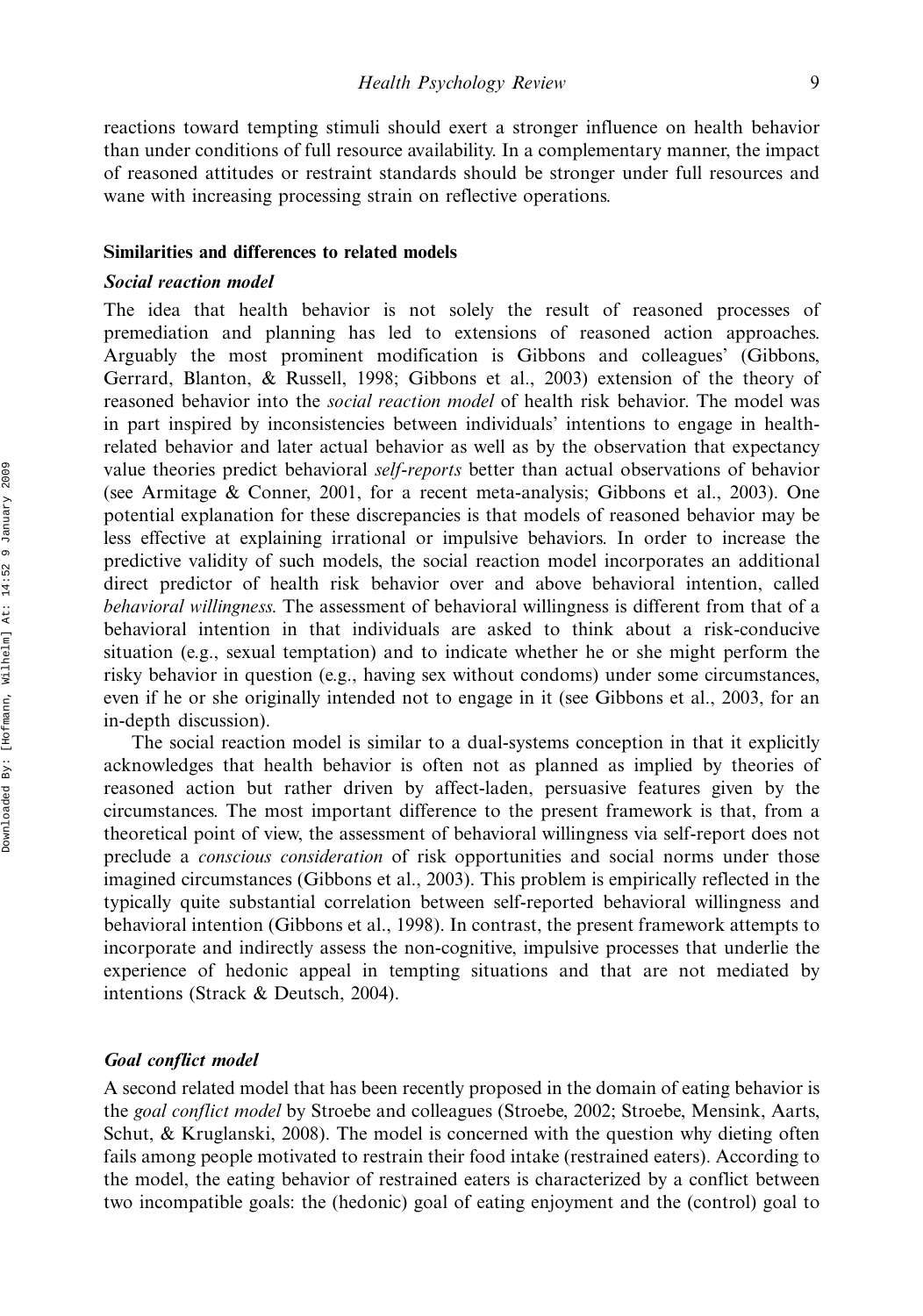regulate one's weight. In order to effectively regulate weight, restrained eaters have to shield the weight control goal from interference by inhibiting or devaluating the goal of eating enjoyment. However, palatable food stimuli from the environment have a strong positive incentive value for restrained eaters (e.g., Fedoroff, Polivy, & Herman, 1997; Jansen & van den Hout, 1991). To the extent that ''hot'' thoughts (Metcalfe & Mischel, 1999) about the pleasurable aspects of palatable food are triggered by external or imagined stimulus exposure, the enjoyment goal may become dominant and inhibit the eating control goal (e.g., Papies, Stroebe, & Aarts, 2007; Shah, Friedman, & Kruglanski, 2002).

The goal conflict model of eating behavior can in principle be extended to other health behaviors in which people face a conflict between tempting stimuli and their restraint goals. This model and the present dual-systems framework share many properties such as (a) the explicit consideration of external stimulus influences on self-regulatory success and (b) the assumption of an incompatibility between the behavioral tendencies implied by the hedonic qualities of the temptation and the goal to control weight, respectively. The two frameworks differ in that the goal conflict model assumes an operational symmetry between the processes underlying eating and dieting because both behaviors are viewed as subject to the very same processes and mechanisms of regulatory goal pursuit (e.g., Kruglanski, 1996). As a consequence of this equal status of both influences, the goal conflict model needs additional assumptions in order to explain why a particular goal (e.g., weight control) is typically more focal than the other goal and why this goal is more strongly compromised by a particular factor (such as resource depletion). In contrast, the present framework is based on the assumption of an operational asymmetry between the impulsive processes that are assumed to underlie short-term hedonic behaviors on the one hand and the higher-order, capacity-consuming processes of reasoned action and longterm goal pursuit on the other (Metcalfe & Mischel, 1999; Strack & Deutsch, 2004; see also Loewenstein & O'Donoghue, 2004, for a similar view from a behavioral economics perspective).

#### Empirical evidence for impulsive versus reflective influences on health behavior

In the following we will review research from our own and other labs in which the proposed general framework (see Figure 1) has been applied to the prediction of health-related behavior. In order to qualify for inclusion, studies in health-related domains such as eating behavior, drinking behavior, drug abuse, or sexual interest behavior had to include at least three things: First, an individual differences measure of impulsive precursors of behavior such as automatic affective reactions. Preferably, but not necessarily, the study also included an individual differences measure of reflective processing such as reasoned attitudes or restraint standards. Second, studies were eligible if they included a health-related behavioral measure, ideally in the form of observed behavior in a laboratory or a field setting, or\* somewhat less ideally—in the form of a retrospective behavioral self-report (which may suffer from validity threats due to, for instance, social desirability concerns). Third, a study had to include a situational or dispositional moderator that was expected to shift the relative impact of impulsive/reflective precursors on behavior. Note that the focus of these studies was not on whether a given situational influence (such as cognitive load, ego depletion, or alcohol) or a given personality dimension (such as trait self-control) increases or reduces self-regulatory success as ample research has already established that this is the case (e.g., Baumeister et al., 1998; Bogg & Roberts, 2004, 2004e.g., Hull & Slone, 2004; Lattimore & Maxwell, 2004; Tangney et al., 2004; Ward & Mann, 2000); Rather, the focus of the research reviewed below was to go one step further and investigate directly whether these factors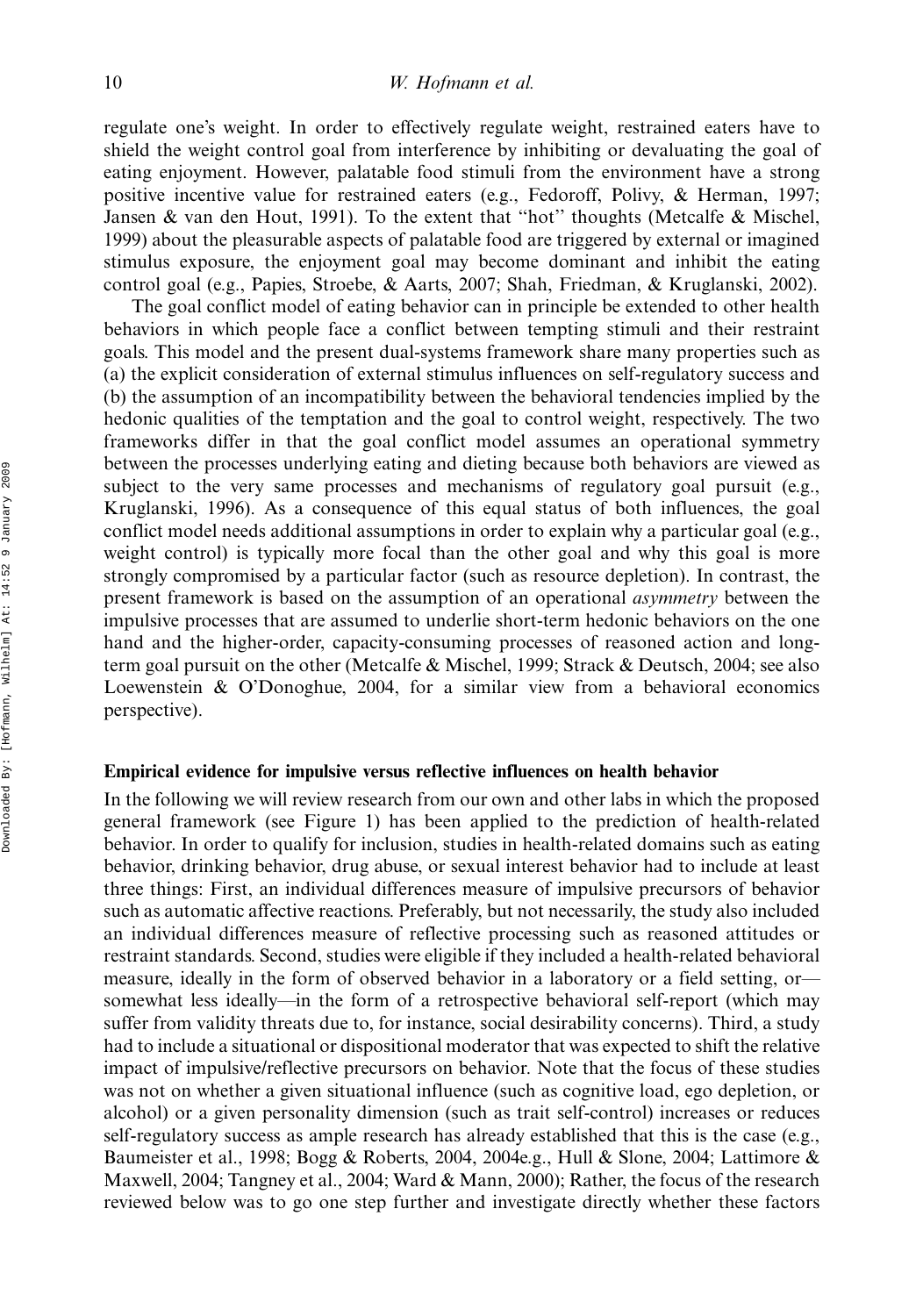moderate the relative weight of impulsive versus reflective precursors on behavior determination as the dual-systems approach suggests.

Moderators were arranged into three broad categories along which the present review will be organized: (a) moderators pertaining to the *availability of control resources* (e.g., cognitive load, working memory capacity), (b) moderators such as mood or affective focus that presumably affect the *reliance on impulses* as "guides" for behavior (even in the presence of sufficient capacity for control), and (c) moderators pertaining to the motivation to control one's behavior.

### Availability of control resources

As stated above, dual system models assume that reflective operations draw on available cognitive resources in order to enable reasoned action or planful behavior. Thus, under normal circumstances, reasoned attitudes or standards to restrain behavior should be fairly good predictors of health-related behavior. Under reduced capacity, however, reflective processing may break down and impulsive processing should gain more weight on behavior determination (Strack & Deutsch, 2004). A number of recent studies tested these predictions directly with regard to health-related behaviors. In these studies control capacity was either manipulated situationally (e.g., via cognitive load, ego depletion, or alcohol manipulations) or assessed dispositionally (e.g., trait self-control, or via working memory capacity).

## Cognitive load

A study by Friese and colleagues (Friese, Hofmann, & Wänke, in press, Study 1) investigated the moderator role of cognitive load in the context of food choice between fruit or chocolate. Participants performed an IAT (Greenwald et al., 1998) assessing automatic affective reactions with regard to fruit stimuli as compared to chocolate stimuli. Then they self-reported their reasoned attitudes before engaging in a fruit-chocolate choice task. Importantly, half of the participants performed the food choice task with nearly full cognitive capacity, keeping in mind a one-digit number whereas the other half was instructed to keep in mind an eight-digit number (Gilbert & Hixon, 1991). Results showed that the IAT predicted choice behavior well for participants under cognitive load, but not for those with full cognitive capacity. The opposite pattern emerged for the predictive validity of reasoned attitudes. These results indicate that people under cognitive load follow their impulses more strongly when making health-related choices.

#### Ego depletion

In their influential model of self-regulation, Baumeister and colleagues assumed that the ability to self-control relies on a limited resource (e.g., Baumeister et al., 1998; Muraven & Baumeister, 2000). Any exertion of self-control depletes this resource, leading to a reduction in people's capacity at self-control. A number of studies has already established that ego depletion reduces the impact of restraint standards on health-related outcomes (Baumeister et al., 2006, for a review; Gailliot & Baumeister, 2006; Muraven et al., 2002; Vohs & Heatherton, 2000). However, only recently did researchers also include measures of impulsive precursors in order to more directly examine the complementary hypothesis that ego depletion may increase the influence of impulsive precursors on health-related behavior.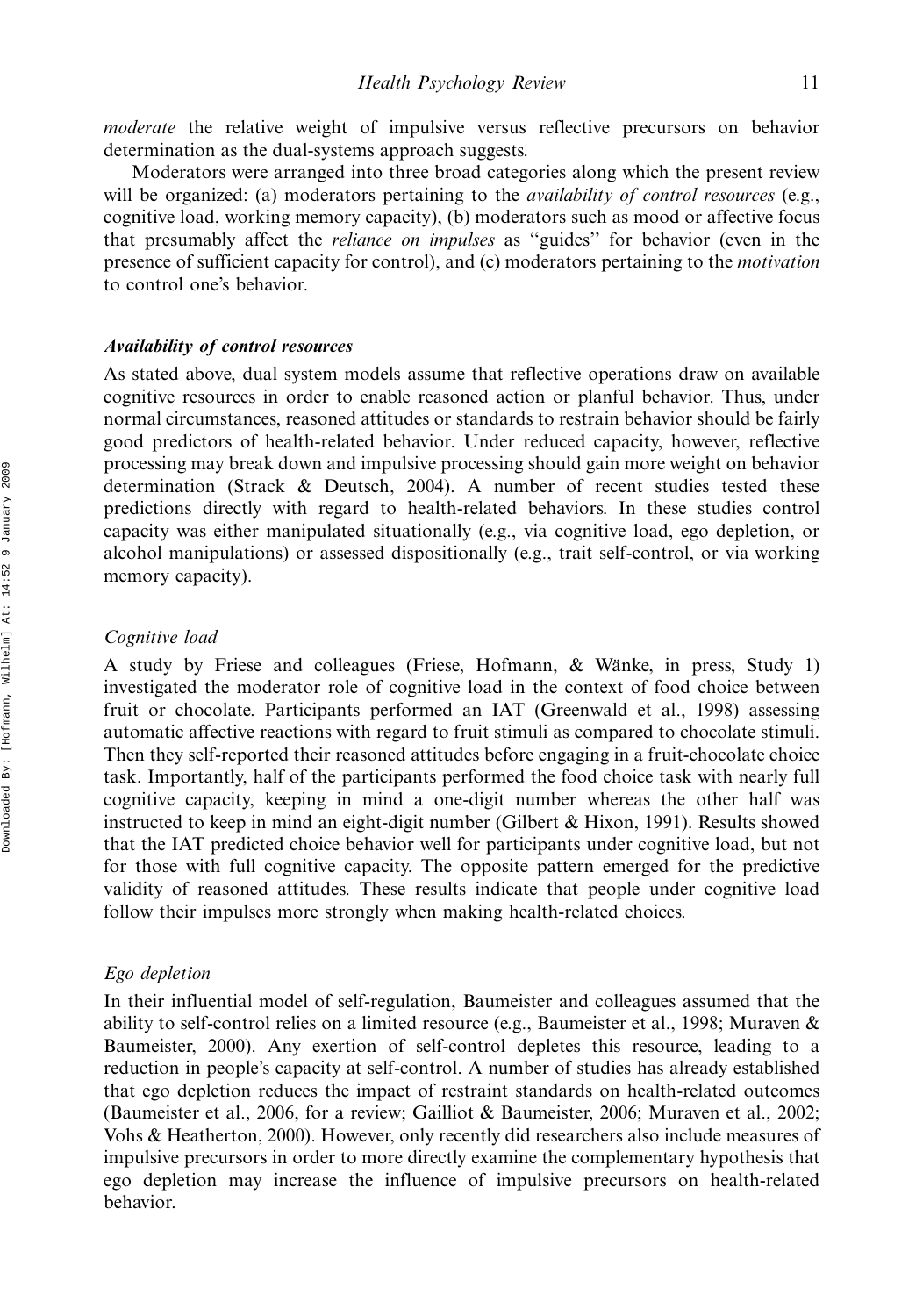In a first test of these predictions (Hofmann, Rauch, & Gawronski, 2007), candy consumption in a test and rate task was primarily predicted by automatic affective reactions as measured with a Single Category-IAT (SC-IAT; Karpinski & Steinman, 2006) for participants who were depleted of self-regulatory resources but not in non-depleted control participants. In contrast, candy consumption was effectively regulated in accordance with dietary restraint standards (i.e., higher restraint led to less candy intake) in control participants. This pattern of findings was replicated in a second study on potato chips consumption which employed reasoned attitudes rather than restraint standards as reflective precursors (Friese et al., in press, Study 2). Comparable results were also obtained in a study on chocolate consumption when thoughts about death (e.g., Gailliot, Schmeichel, & Baumeister, 2006; Greenberg, Solomon, & Pyszczynski, 1997) were used as a manipulation of self-regulatory resources (Friese & Hofmann, in press).

Even though reasoned attitudes and restraint standards are assumed to rely on reflective processes, both constructs are distinct because restraint standards are not necessarily evaluative in nature. For instance, it is possible to like beer but at the same time harbor strong standards that one should refrain from drinking (too much of) it. In a fourth study in the domain of drinking behavior we therefore investigated whether the behavioral impact of reasoned attitudes and restraint standards is independently moderated by ego depletion (Friese et al., in press, Study 3). Again, automatic affective reactions predicted beer consumption only for depleted participants, replicating previous findings (see also Ostafin, Marlatt, & Greenwald, 2008). Interestingly, ego depletion decreased both the influence of reasoned attitudes and drinking restraint standards (Collins & Lapp, 1992) as predictors of beer consumption. These results, in summary, strongly support the view that ego depletion increases the impact of impulses on health-related behaviors while at the same time hampering the impact of reflective determinants such as reasoned attitudes or restraint standards.

#### Alcohol consumption

As everyday experience contests, alcohol impairs the ability to inhibit or override prepotent responses (e.g., Easdon & Vogel-Sprott, 2000). These findings are congruent with the basic tenet of alcohol myopia theory (Steele & Josephs, 1990) according to which alcohol narrows the perceptual focus down to only salient and proximal cues in the environment.<sup>3</sup> As a consequence, more abstract concepts such as goals and standards may lose impact. This analysis leads to the prediction that alcohol may act as another important moderator of the influence of impulsive versus reflective processes on health-related behavior.

The alcohol hypothesis was tested in a study on eating behavior (Hofmann & Friese, in press). At the beginning of the study, female participants completed a number of screening questionnaires including a measure of dietary restraint standards (Stunkard & Messick, 1985; Pudel & Westenhöfer, 1989). Subsequently, automatic affective reactions toward candy were assessed with a SC-IAT (Karpinski & Steinman, 2006). Participants then engaged in two different product tests. In the first product test, they consumed a drink that either consisted of orange juice with vodka (alcohol condition) or solely orange juice (control condition). An intermediate filler task gave the alcohol dose time to unfold its impact before participants tasted and rated candy in a second product test. As expected, candy consumption was reliably predicted by automatic affective reactions for participants in the alcohol condition, but not in the control condition. Conversely, dietary restraint standards were quite ineffective in participants who had consumed alcohol but regulated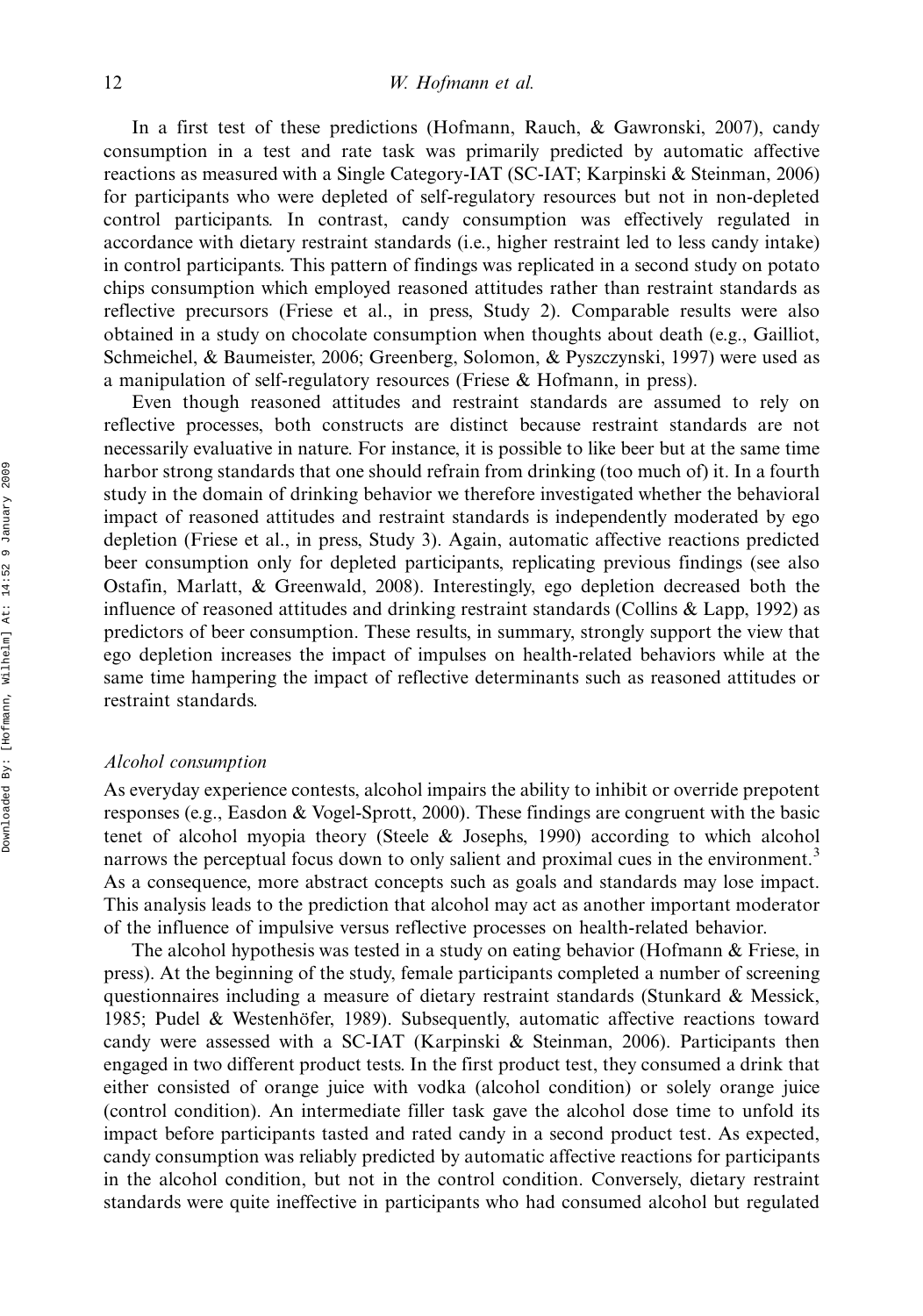candy consumption effectively for sober participants. These results clearly indicate that alcohol consumption fosters the influence of impulses on eating behavior.

### Trait self-control

Next to the situational manipulations reviewed thus far, the capacity for control varies also dispositionally (e.g., Bogg & Roberts, 2004; Tangney et al., 2004). For instance, according to the definition of trait self-control, individuals low in trait self-control are more likely to act on impulse as a consequence of their failure to inhibit or override prepotent action tendencies (Tangney et al., 2004). In one study investigating this hypothesis (Friese  $\&$ Hofmann, 2008, Study 1), participants completed the self-control scale (Tangney et al., 2004) in a first session. In a second session, a SC-IAT (Karpinski & Steinman, 2006) measured automatic reactions toward potato chips. As expected, the SC-IAT predicted consumption behavior in a taste-and-rate task better for participants low rather than high in trait self-control.

#### Working memory capacity

A second dispositional construct that may be particularly relevant for the study of selfcontrol is working memory capacity (Baddeley & Hitch, 1974; Barrett, Tugade, & Engle, 2004). Individuals high in working memory capacity are assumed to be more successful in enacting goal-directed processing and in shielding their goals from interference, such as the kind that stems from impulsive processing (Barrett et al., 2004). Therefore, reflective precursors of behavior should predict behavior better for individuals high rather than low in working memory capacity. The opposite should hold for impulsive precursors.

Recent research strongly supports this assumption (Grenard et al., in press; Hofmann, Gschwendner, Friese, Wiers, & Schmitt, 2008; Thush et al., 2008; Wiers, Beckers, Houben, & Hofmann, 2008). For instance, one representative study (Hofmann et al., 2008, Study 1) was concerned with sexual interest behavior. Male heterosexuals were brought into a tempting situation by letting them watch on the computer a series of erotic slides of sexually highly attractive women. Importantly, the 'burden of responsibility' for the time spent looking at the slides was imposed on the participants, since they were given time to view each picture until they felt comfortable to answer a couple of subsequent questions about it (e.g., "How much would you like to talk to this woman?"). As expected, previously assessed automatic affective reactions toward erotic stimuli predicted the viewing time of the erotic stimuli (relative to arts control pictures) for low WMC individuals, but not for high WMC individuals. The opposite pattern emerged for a self-report measure of reasoned attitudes.

Comparable results were obtained when this approach was applied to alcohol and cigarette use in high risk adolescents in the US and The Netherlands (Grenard et al., in press; Thush et al., 2008), aggressive behavior after alcohol intake in men (Wiers, Beckers et al., 2008), and eating behavior in the laboratory (Hofmann et al., 2008, Study 2). A major strength of these studies, considered jointly, is that they demonstrate avery consistent picture, across different measures for WMC and across different measures of appetitive impulse (varieties of IAT and open ended memory association measures in Grenard et al., in press). Taken together, converging evidence points to the importance of individual differences in WMC for the maintenance and shielding of health related beliefs and standards against interfering impulsive influences (for a discussion, see Hofmann et al., 2008).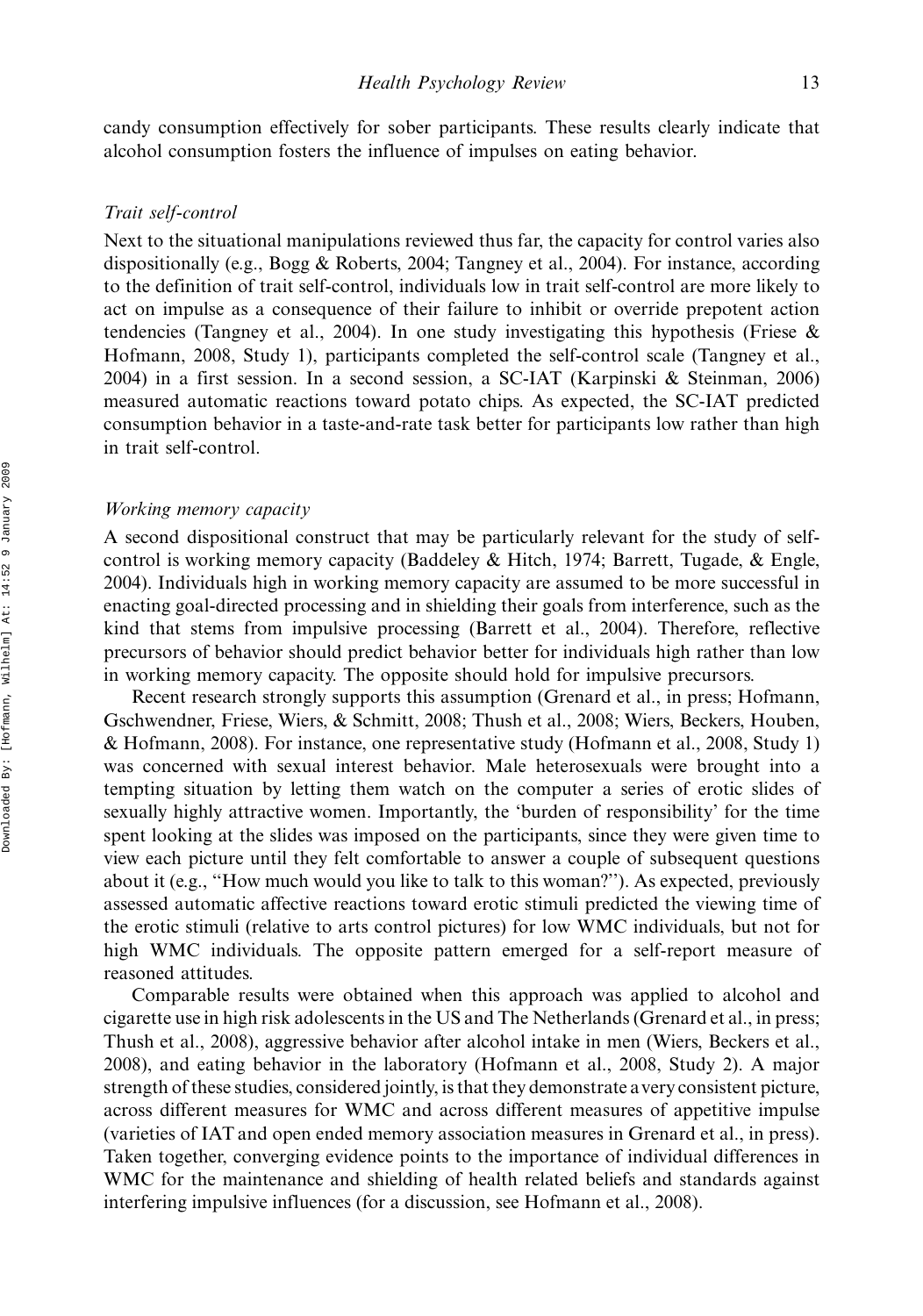## Reliance on impulsive processing

Next to situational and dispositional constraints on the capacity for control, a number of boundary conditions may increase people's reliance on impulsive processing without associated changes in the capacity for control (e.g., Epstein, 1994; Friese, Hofmann, & Schmitt, in press; Smith & DeCoster, 2000). For instance, mood effects on information processing can occur independently of variations in capacity or motivation (e.g., Bless, 2001; Bless et al., 1996). In a similar vein, factors such as a high habitualness of the behavior in question or an internal focus on inner affective reactions may increase the likelihood that impulsive processes shape overt health behavior without associated changes in the capacity/motivation for control.

## Habitualness of behavior

Many health-related behaviors have a strong habitual component. The more a behavior becomes habituated, the less controlled it gets (e.g., Smith & DeCoster, 2000; Verplanken & Aarts, 1999). High habitualness implies less effort on behavior regulation since one can rely on impulsive processing instead. Consequently, impulses should better predict healthrelated behavior for participants whose behavior has become strongly habituated over time. Two recent studies by Conner and colleagues in the eating domain (Conner, Perugini, O'Gorman, Ayres, & Prestwich, 2007) are in line with this prediction. In this research, a self-report measure of habitualness (Verplanken & Orbell, 2003) regarding eating sweets was employed as a moderator. In Study 1, an Extrinsic Affective Simon Task (De Houwer, 2003) predicted self-reported eating behavior better for participants with higher habitualness in eating sweets than for participants scoring low in habitualness. In a second study, an IAT (Greenwald et al., 1998) assessing the relative preference of chocolate (as compared to fruits) predicted self-reported sweet consumption better for participants who reported consuming sweets habitually than for participants who reported low habitualness (without controlling for habitualness in fruit consumption). In a similar vein, the IAT predicted the relative preference of chocolate over fruit in a choice task better for highly habitual sweet consumers.

It should be noted that the role of compulsive habit-like processes may be different in the realm of addictive behaviors compared with other health-related behaviors such as food consumption. There is little dispute about the importance of hedonic processes in the early phases of addiction, but current neurobiological models differ with respect to the processes that are central to the escalation of substance use and misuse into dependence (Everitt & Robbins, 2005; Koob & Le Moal, 2005; Robinson & Berridge, 2003). Everitt and Robbins (2005) argue that compulsive habits are the main characteristic to differentiate (mis)use from dependence, Koob and Le Moal (2005) mention negative reinforcement processes in this regard, and Robinson and Berridge (1993, 2003) sensitized ''wanting'' which is dissociated from hedonic ''liking''. The impulsive processes central in our dual-process view of health behaviors are the same as those in early phases of addictive behaviors (i.e., hedonically ''hot'' reactions that are relatively automatic, see Wiers et al., 2007), but we acknowledge that in later phases of addiction, more hedonically neutral habitual responses may come into play as well. Consequently, dissociations between the predictive validity of measures tapping into automatic affective reactions to the drug stimulus (i.e., hedonic liking) as compared to measures of approach-avoidance reactions (i.e., wanting) may be expected in later phases of addiction.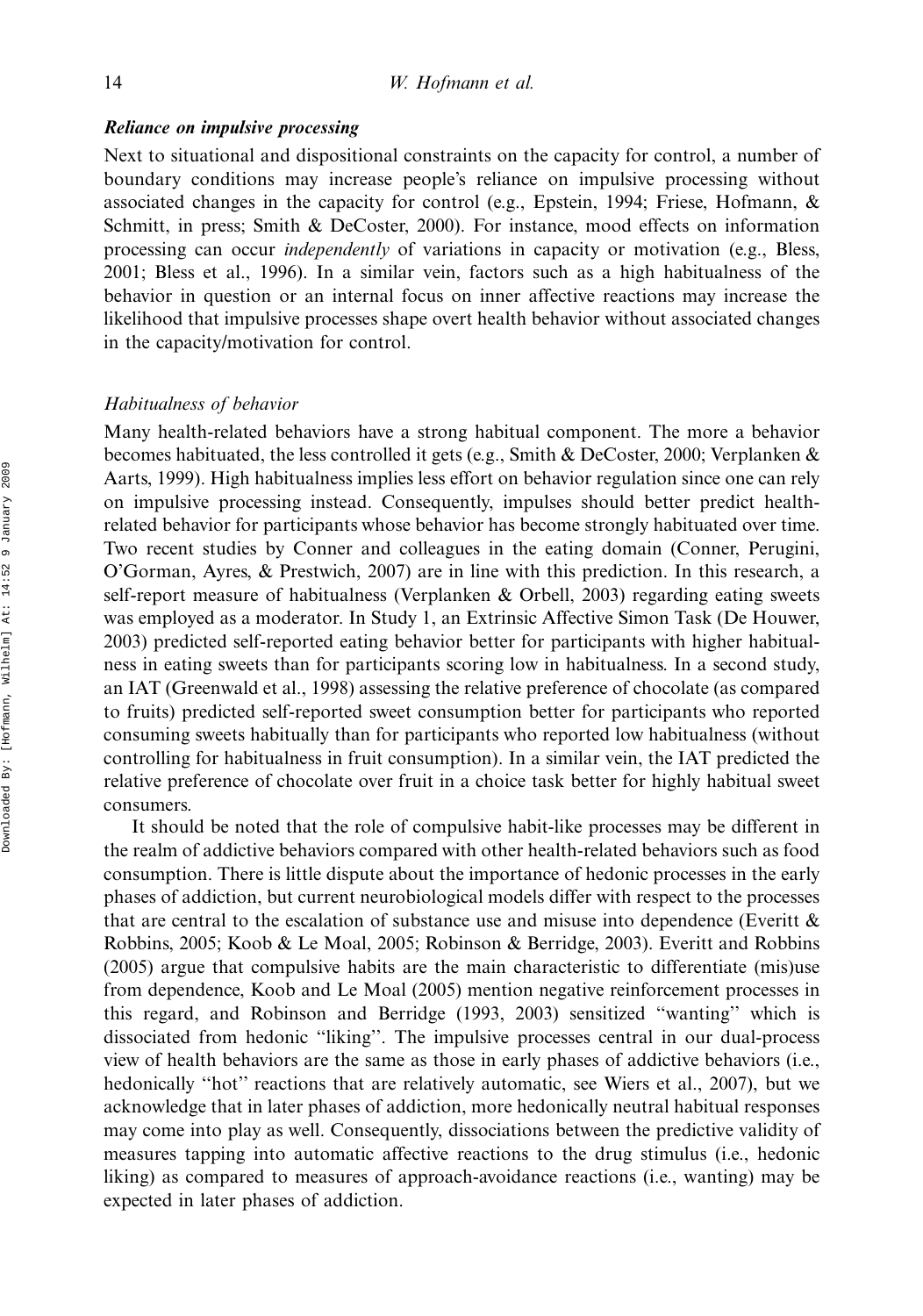## Mood

Individuals in a positive mood engage in more shallow information processing than individuals in a negative mood. Specifically, individuals in a positive mood may rely more heavily on their associative network in information processing (e.g., Bolte, Goschke, & Kuhl, 2003; Isen, Johnson, Mertz, & Robinson, 1985). Drawing on these findings it can be hypothesized that impulses should influence health-related behavior better for individuals in a positive mood than for individuals in a negative mood.

Hermsen, Holland, and van Knippenberg (2006) investigated this hypothesis in three studies related to health-behavior. In one study (Hermsen et al., 2006, Study 3), automatic affective reactions as measured with a personalized variant of the IAT (see Olson & Fazio, 2004) predicted the choice between an apple and a candy bar in a preference-consistent direction for participants in a positive mood, but not for participants in a negative mood. Hermsen et al. (2006), Study 4) replicated this effect and also showed that, conversely, reasoned attitudes are a better predictor of choice for participants in a negative rather than positive mood.

Mood effects were also investigated with regard to blood donation (Hermsen et al., 2006, Study 2). Note that the case of blood donation fits the introductory definition of a heroism scenario in which potentially negative impulses (disgust, danger of being hurt) have to be overcome for a greater good. It was found that automatic affective reactions toward blood donation predicted how much information participants provided on a form asking for their interest in becoming a blood donor for participants in a positive but not in a negative mood. Conversely, reasoned attitudes of donating blood predicted the degree of information provided for participants in a negative but not in a positive mood.

## Affective focus

When people focus on their affective reactions to target objects, impulsive processes may gain the upper hand in influencing behavior (e.g., Bruyneel, Dewitte, Vohs, & Warlop, 2006; Metcalfe & Mischel, 1999; Wilson & Schooler, 1991). One study tested this assumption by situationally manipulating the accessibility of participants' affective or cognitive reactions to target objects (Scarabis, Florack, & Gosejohann, 2006). Participants were confronted with (the by now well-known) choice between a chocolate and a piece of fruit. They were instructed either to think about which option would make their mouth water more (affective focus condition) or to analyze their choice and to list several arguments for their preferred option (cognitive focus condition). In line with the above reasoning, an IAT (Greenwald et al., 1998) assessing automatic affective reactions relating to fruit and chocolate predicted choice behavior better for participants in the affective focus than in the cognitive focus condition, indicating that affectively focused participants relied more strongly on their immediate affective reactions. Importantly, participants in both conditions spent an equal amount of time on concentrated thinking about affective or cognitive aspects, respectively, and their cognitive resources were not manipulated. Hence, both groups most likely did not differ in their motivation or capacity to control. Rather, the focus manipulation may have had a direct effect on the reliance on impulsive precursors as "guides" for behavior.

Further support for the role of affective reliance comes from research on emotional eating, which refers to the tendency to rely on affective signals as cues for food intake (Prestwich, Ayres, Perugini, & Conner, 2006). In two studies, automatic affective reactions toward chocolate (measured with an IAT) predicted chocolate consumption during the week following the experiment as assessed with a self-report diary significantly better for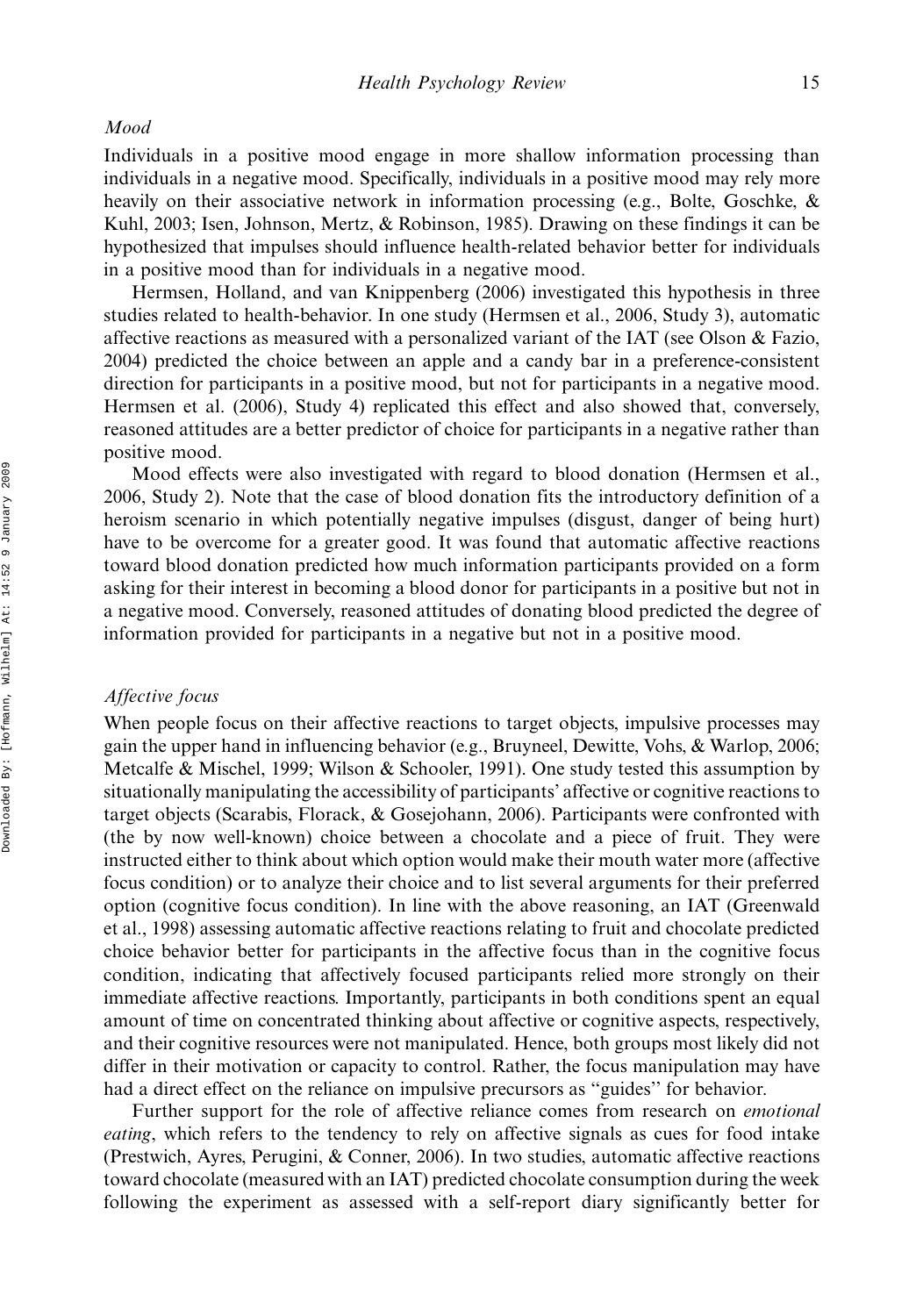participants scoring high on the emotional eating sub-scale of the DEBQ (Van Strien, Frijters, Bergers, & Defares, 1986). In contrast, reasoned attitudes of chocolate were a better predictor of chocolate consumption for low emotional eaters (Prestwich et al., 2006, Study 2). This pattern of findings indicates that the eating behavior of emotional eaters is more strongly determined by their reliance on impulsive, hedonic reactions toward tempting food.

#### Motivation

A final factor that is repeatedly mentioned in the context of dual-process or dual-system models is the motivation to control behavior (Fazio, 1990); Strack & Deutsch, 2004; Wiers et al., 2007). However, there is a striking paucity of research investigating motivation as a potential moderator of the impulse-behavior and reflection-behavior relationship in the health domain (for evidence in the domain of prejudice, see Fazio, Jackson, Dunton, & Williams, 1995). The only study we are aware of in the context of health is a recent study by Thush, Wiers, Moerbeek and colleagues (in press). They investigated the impact of a single session motivational interview on implicit and explicit alcohol-related cognitions and prospective alcohol use and found no evidence for a moderator effect of motivation. This is clearly an area that should be further investigated.

#### Conclusions and implications

The present article was centered on the idea that many health-related problems may be framed in terms of a conflict between immediate impulses and self-regulated action. On the background of a dual-systems perspective (e.g., Metcalfe & Mischel, 1999; Strack & Deutsch, 2004) we have argued that, on the one hand, impulsive influences on health behavior operate according to associative, affective representations that mediate between stimulus input and motor schemas of approach or avoidance. On the other hand, reflective influences on health behavior are assumed to operate via an effortful process by which behavior is regulated in accordance with reasoned attitudes and standards to restrain behavior. The structural difference between impulsive and reflective processing leads to a number of predictions regarding the boundary situations and the types of individuals for which impulsive influences on health-related behaviors may prevail over reflective influences and vice versa. Employing implicit measures as proxies for impulse, a number of recent studies reviewed above has begun to investigate these moderator hypotheses with strongly supportive results.<sup>4</sup>

The idea that health behavior is determined by more than just reflective processing is not new (e.g., Baumeister et al., 1994; Gibbons et al., 1998; Kiviniemi, Voss-Humke, & Seifert, 2007; Loewenstein, 1996; Tiffany, 1990). Nevertheless, there have been few attempts to theoretically and methodologically integrate impulsive precursors such as automatic affective reactions or approach-avoidance tendencies into predictive models of health-related behavior. Rather, previous research and theory building in the health domain has primarily provided a fine-grained analysis of the ''reflective'' part of this equation, that is, the kinds of variables and processes involved in expectancy and value assessments as precursors for reasoned action (e.g., Fishbein & Ajzen, 1975; Janz & Becker, 1984) or in the appraisal of health threats and coping possibilities (e.g., Rogers, 1983).

The purpose of this article is not to question the rich and fruitful insights provided by these models. Instead, the suggested framework is an attempt to complement reasoned action and goal-pursuit frameworks by integrating impulsive processes into an overarching model. Because the focus is on integration, our framework is coarser (in terms of the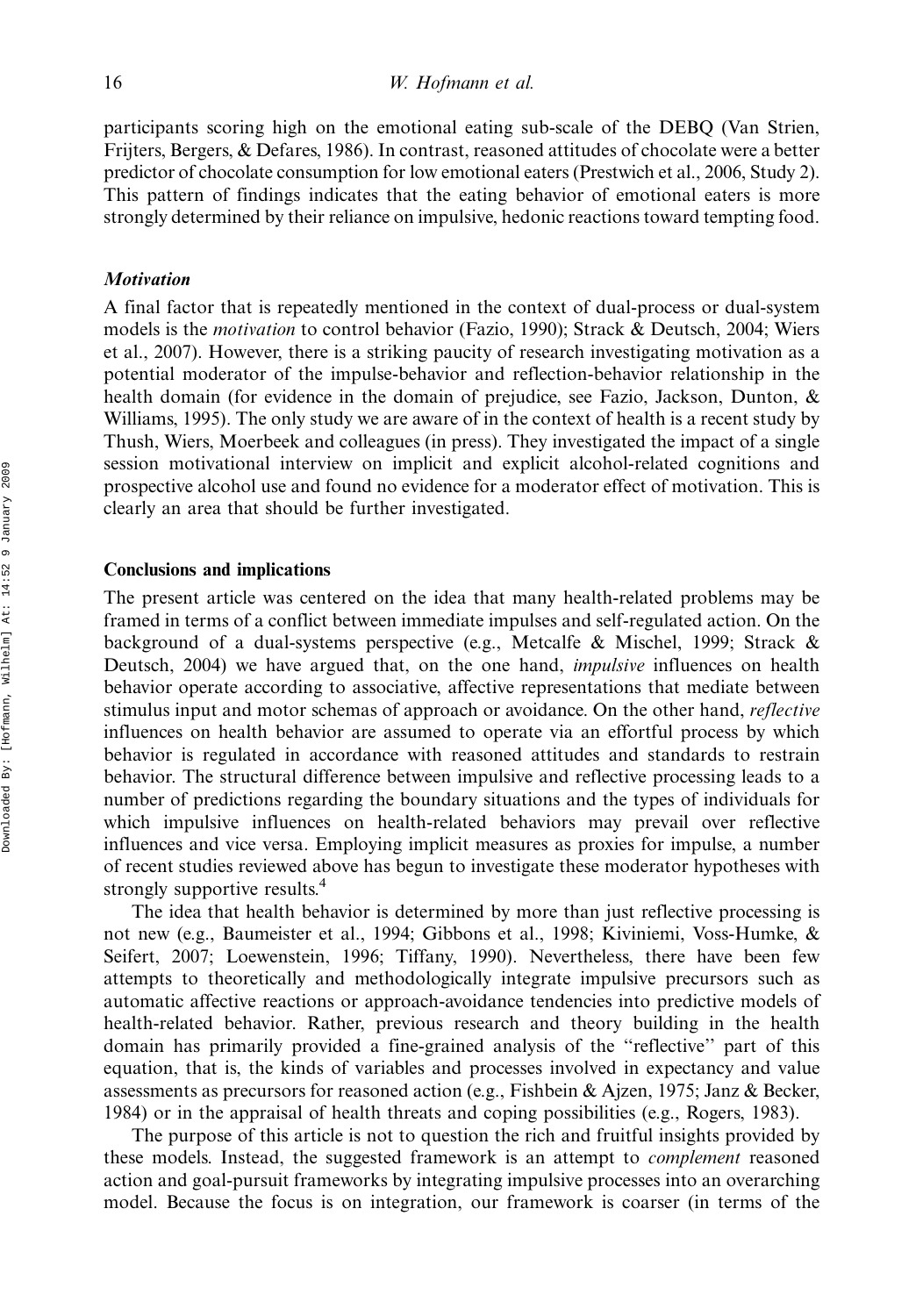number of predictor variables) than previous models of reasoned behavior determination. Its primary utility at this point may derive from its heuristic value: First and foremost, the framework may direct health researchers' attention more strongly on impulsive influences on health-related behaviors and encourage them to routinely incorporate measures of impulse into their predictive models. Such an approach may yield a more precise prediction of health-related behaviors than when reflective precursors are used as the sole class of predictor variables.

To illustrate this point, in many of the studies reviewed above, reflective precursors such as reasoned attitudes or restraint standards tended to be good predictors of behavior under those circumstances that have been proposed to be conducive to reflective processing. In other words, those individuals with particularly positive reasoned attitudes toward the temptation at hand or those with particularly low restraint standards showed relatively higher degrees of unhealthy behaviors. Correspondingly, the behavioral impact of impulsive influences was negligible in those cases. However, the presented research investigated a number of ''risky'' circumstances such as cognitive load, ego depletion, alcohol consumption, low trait self-control, low working memory capacity, or high habitualness in which the picture was the other way around: Under these circumstances, reasoned attitudes or restraint standards bore surprisingly little relationship with selfregulatory behavior. Rather, individual differences in impulse were the primary determinants such that participants with strong impulses toward the temptation at hand exhibited relatively higher degrees of unhealthy behaviors. As many challenging situations in people's everyday life arguably belong to the latter class of ''risky'' circumstances, the importance of impulses for everyday health behavior may be somewhat underestimated. By incorporating and specifying the impulsive, ''irrational'' side of human information processing (next to the ''rational'' side), models of health behavior may significantly gain in their theoretical and practical range.

#### Avenues for future research

Our review of the current literature allows identifying a number of avenues for future research into the dynamics of impulsive versus reflective health behavior. First, whereas factors pertaining to the availability of control resources have become well-researched as moderators of predictive validity, future research should consider more strongly the role of control motivation as a potential moderator of impulsive influences. Control motivation may vary situationally, for instance as a function of perceived personal accountability or anonymity for a given health-related behavior of interest. In a similar vein, individuals may differ in the degree to which they are motivated to bring their health behavior in line with their reasoned attitudes or goal standards (e.g., Cialdini, Trost, & Newsom, 1995). Control motivation may also vary as a function of perceived goal pursuit of the relevant self-control goal and other variables related to the dynamics underlying goal pursuit. For instance, control motivation may decline if people (falsely) think that great progress toward the selfcontrol goal has already been made, leading to a stronger indulgence in immediate, short term gratifications (Fischbach & Dhar, 2005).

It should be noted that there are different predictions about how control motivation may interact with control resources in determining behavior. One possibility holds that high levels of control motivation may become more important as control resources are fully available rather than situationally or dispositionally reduced because both motivation and resources need to be present for successful self-control. Another possibility holds that high motivation may compensate for the detrimental effects of reduced control resources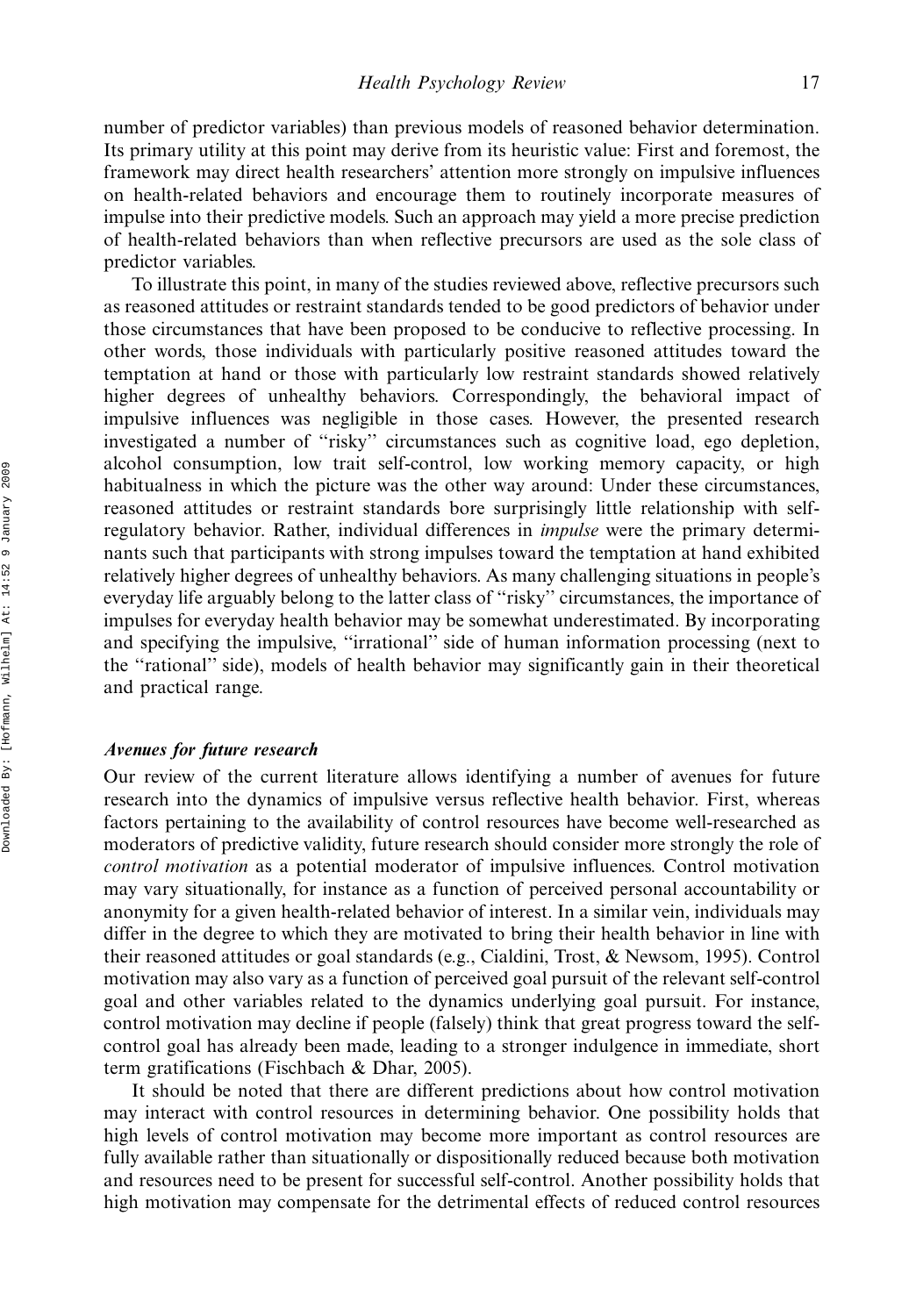because individuals may recruit any left-over resources for reflective processing if they are highly motivated. When motivation is low, however, people may be inclined to ''conserve'' their remaining resources ''for later'' rather then using them up for the self-control task at hand (Muraven, Shmueli, & Burkley, 2006).

A second avenue that should receive more attention relates to the assumed fine-tuning between impulsive processing and hedonic need states. On the one hand, recent research (Seibt et al., 2007) has shown that need states appear to increase the strength of automatic affective reactions toward those objects that are instrumental in satisfying the need (see also related work from the addiction domain by Ingjaldson, Thayer, and Laberg [2003] demonstrating need state effects on automatic biophysiological responses such as hear rate and salivation). However, there is no research to date showing that increased bodily need states also lead to a stronger impact of automatic affective reactions on need-congruent behavior. An increased impulse-behavior link can be expected if one assumes that the impulsive system may take precedence of need satisfaction, thus curtailing or bypassing the reflective system's operations. For instance, under high food deprivation, impulses may predict consummatory behavior even in circumstances under which reflective processing suggests refraining from consumption (e.g., when the food is known to contain an unhealthy additive).

A third exciting avenue for basic research is to relate the present framework with research on automatic goal pursuit (e.g., Bargh, Gollwitzer, Lee-Chai, Barndollar, & Troetschel, 2001) or implicit self-control (e.g., Fishbach, Friedman, & Kruglanski, 2003). This research indicates the existence of automatized forms of self-regulation such as an automatic link between a tempting stimulus and an overriding restraint goal (Fishbach et al., 2003) or an automatic link between critical situational cues and concrete goal-directed responses (implementation intentions; e.g., Achtziger & Gollwitzer, 2008; Gollwitzer & Sheeran, 2006; Webb & Sheeran, 2007). These findings raise the question of how such automatic forms of self-control may complement intentional and effortful forms of health behavior regulation. For instance, can implicit self-control fully compensate for low WMC because self-control is delegated to relatively effortless and unintentional behavioral routines?

#### Implications for health interventions

The present analysis also has implications for treatments targeted to improve people's health behavior in tempting situations. Specifically, such treatments may be most effective if they simultaneously attempt to (a) change people's reasoned attitudes, beliefs, and control standards (e.g., through processes of cognitive restructuring, health-education, or persuasion), (b) create situational and dispositional circumstances that are conducive for effective self-regulation of health goals (e.g., by increasing self-monitoring, self-efficiency, coping skills, control capacity or control motivation), and, *in addition*, (c) change impulsive influences on behavior.

Common health interventions have primarily focused on changing health-related cognitions (Miller & Rollnick, 2002; Puska, 1985; Wolburg, Hovland, & Hopson, 1999) and/or creating circumstances that strengthen people's ability to deal with problematic situations (Marlatt & Gordon, 1985; Miller & Rollnick, 2002; Monti & Rohsenow, 1999; Oaten & Cheng, 2006). Even though most of these sketched approaches can be regarded as effective to some extent, however, there is clearly room for improvement—as indicated, for instance, by the high rates of relapse in the treatment of eating disorders or substance abuse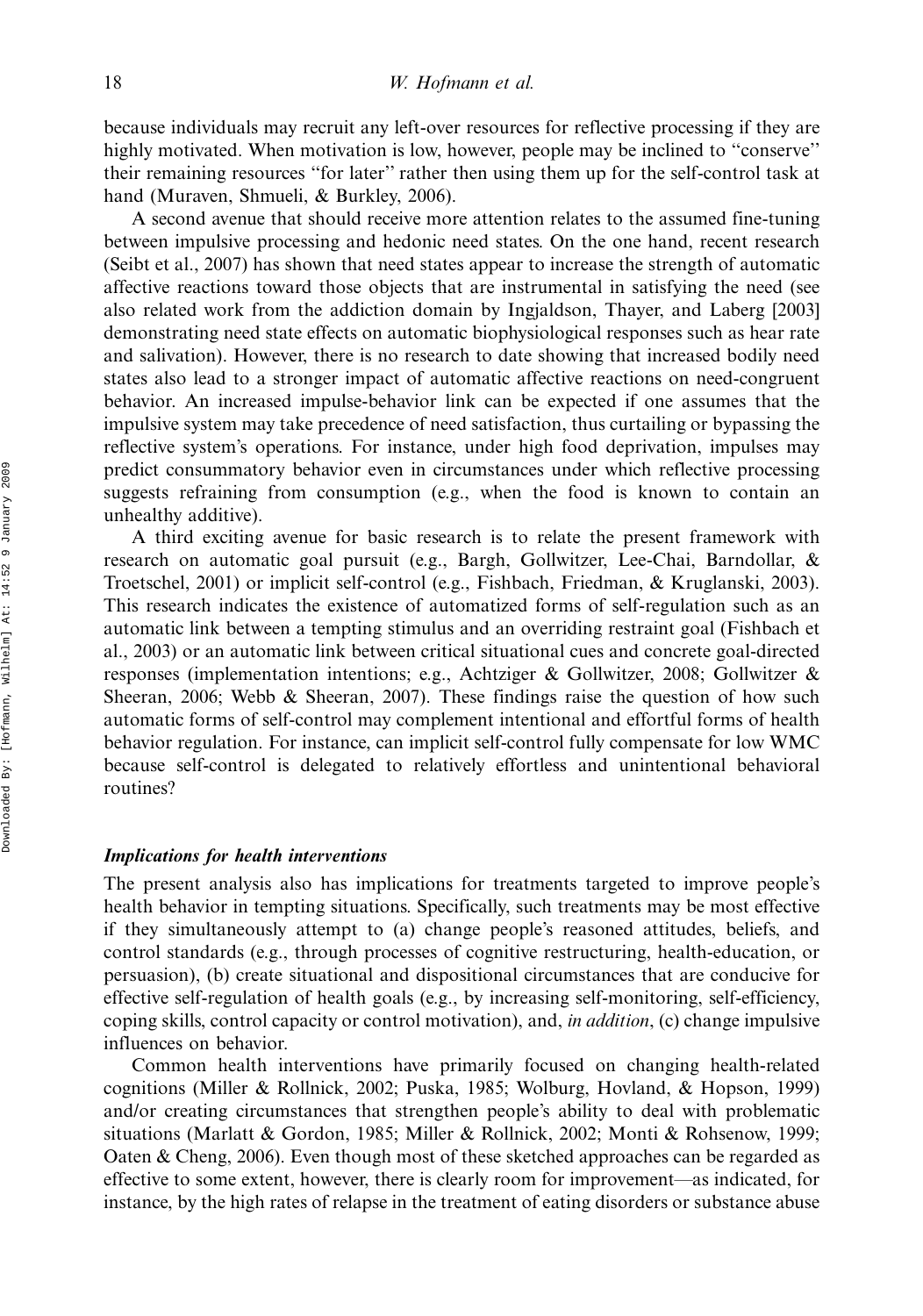(e.g., Irvin, Bowers, Dunn, & Wang, 1999; Keel, Dorer, Franko, Jackson, & Herzog, 2005; Sayette, 2004).

From a dual-systems perspective, health interventions may be particularly effective if they not only target the contents of the reflective system and facilitate the operating conditions of the reflective system, but also attempt to tackle the impulsive roots of behavior determination. If impulsive processes are indeed crucial predictors of health behavior in many everyday high-risk situations, treatments geared at changing impulsive processes directly may be a worthwhile endeavor. Specifically, impulsive reactions toward tempting stimuli may be changed at various stages of behavior determination such as (a) automatic attentional biases, (b) automatic affective reactions, (c) or automatic approachtendencies. Addressing attentional biases, pioneering work has attempted to retrain attentional biases in heavy drinkers (e.g., Field et al., 2007). And some promising first results have even been obtained in alcoholic patients in a clinical setting (Fadardi & Cox, 2007; Schoenmakers et al., 2008). Addressing automatic affective reactions, first research has begun to use evaluative conditioning procedures in order to change automatic affective reactions toward tempting stimuli (e.g., Dwyer, Jarratt, & Dick, 2007; Lascelles, Field, & Davey, 2003).

Finally, Wiers and colleagues (Wiers, Rinck, Kordts, Houben, & Strack, 2008) set out to change the behavioral component of impulses in heavy drinkers by reducing the degree of approach motivation triggered by the impulsive processing of alcohol stimuli. Specifically, Wiers et al. (2008) developed a re-training version of an approach-avoidance task in which one subgroup of heavy drinkers was trained to avoid alcohol-related pictures by pushing a joystick away from themselves (re-training condition) while the other subgroup was trained to approach the alcohol pictures. Results showed reduced automatic approach tendencies for alcohol and less actual beer consumption in a test-and-rate task among successfully re-trained drinkers (as compared to the heavy drinkers trained to approach the alcohol). Even though it is too early to evaluate the general and long-term effectiveness of the above techniques, impulse-oriented interventions clearly offer exciting new possibilities for the treatment of problematic health behaviors.

## Coda

In sum, a dual-systems perspective on health-related behavior as outlined in this article may enrich our theoretical understanding of the factors underlying behavior determination and increase the precision of predictive models of health-related behavior. Such an approach may eventually lead to refined health interventions that also address the impulsive springs of behavior. Of course, human life would be less pleasurable without our propensity to act impulsively: An over-controlled life can be even psychologically and physically damaging (e.g., Polivy, 1998). But then again, too much impulsive consumption is not good for one's health either. Establishing a healthy balance between impulse and restraint is one of the fundamental and ever recurring challenges of human existence, and, for as long as we live, the tug-of-war within the mind will never end.

#### Acknowledgements

We would like to thank Natalie Mallach and Jane Thompson for valuable comments on an earlier version of this article. Please address correspondence to Wilhelm Hofmann, LS Psychologie II, Röntgenring 10, 97070 Würzburg, Germany, Email: hofmannw@psychologie.uni-wuerzburg.de.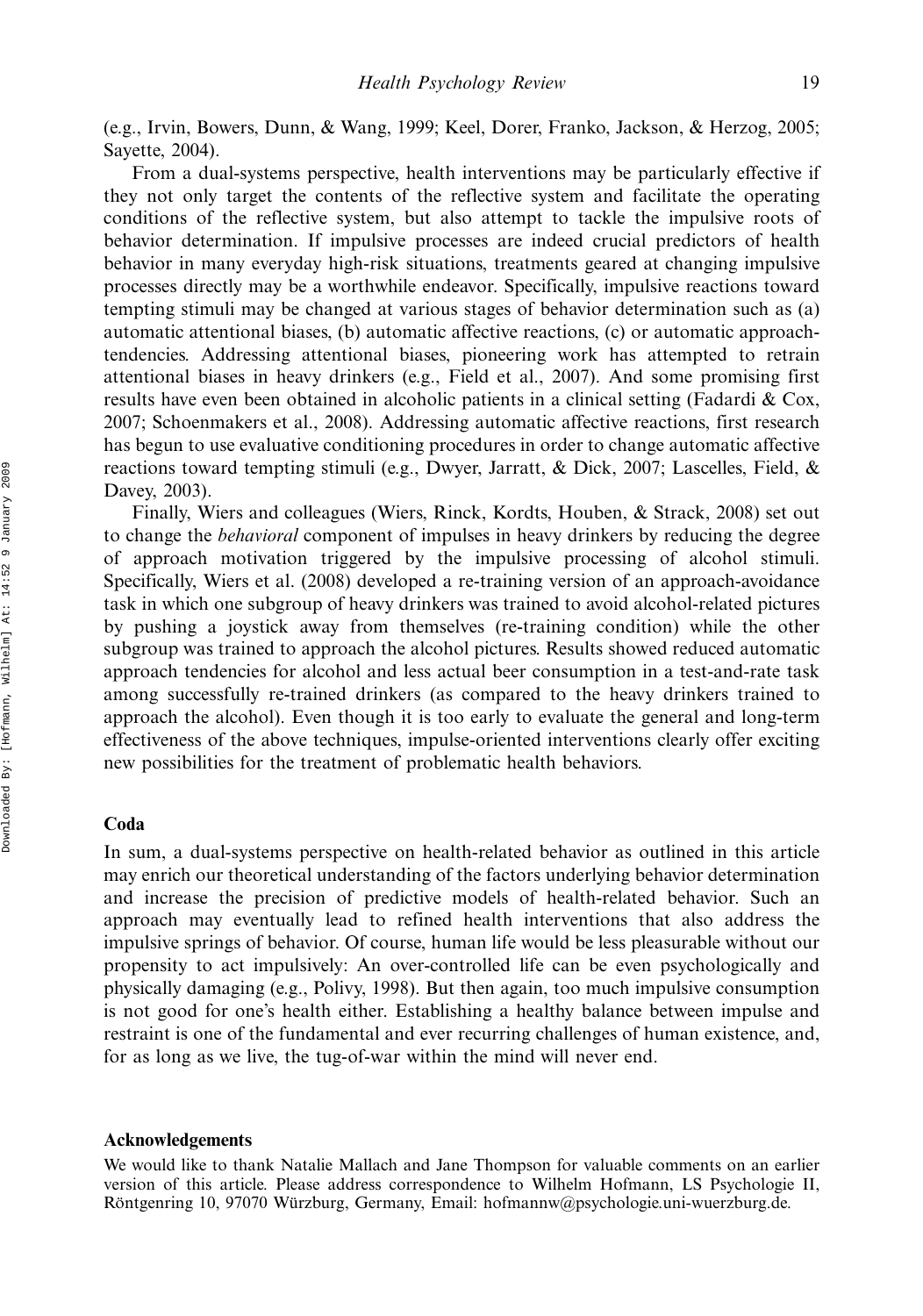#### **Notes**

- 1. Correspondingly, in the heroism scenario, the hedonic component is negative and the activated behavioral tendency is an avoidance reaction.
- 2. Specifically, in their model of willed and automatic control of behavior, Norman and Shallice (1986) further distinguish between two ways in which a winner may be determined: First, by the mere competition of activation potential among incompatible schemas. This type of conflict resolution may function quite automatically and effortlessly. Second, a (controlled) mechanism of selective attention may be recruited whose function is to ''bias'' schema selection by inhibiting one of the competing schemas and by providing extra activation for the other. We assume that it is particularly the latter type of mechanism that is in charge of inhibiting and overriding prepotent impulsive action tendencies in the service of self-regulatory goals and that this mechanism can be sapped by a lack of control resources. Also, only the latter mechanisms may be accompanied by a full-fledged conscious experience of internal conflict. Finally, this mechanism also allows for the possibility that, in order to achieve certain goals, control may actually be directed at bolstering the impulsive rather than the reflective response (e.g., when boosting one's aggressive responses in order to win a football match).
- 3. In most circumstances, the salient features will have to do with the processing of the immediate temptation of interest (resulting in short-sighted, impulsive behavior) rather than to long-term standards, unless these standards are made especially salient (e.g., MacDonald, Fong, Zanna, & Martineau, 2000).
- 4. We believe that the implicit measures that have been employed in the studies reviewed have encouraging properties that justify their use as proxies of impulse. This does not mean, however, that implicit measures are a silver bullet to impulse assessment, as the degree of internal validity of these measures is still a subject of great debate (e.g., Conrey, Sherman, Gawronski, Hugenberg, & Groom, 2005; Mierke & Klauer, 2003). Nevertheless, the amount of incremental validity provided by these measures is reassuring and their continued application will most likely lead to their further improvement.

#### **References**

- Aarts, H., Dijksterhuis, A., & De Vries, P. (2001). On the psychology of drinking: Being thirsty and perceptually ready. British Journal of Psychology, 92, 631.
- Achtziger, A., & Gollwitzer, P. M. (2008). Implementation intentions and shielding goal striving from unwanted thoughts and feelings. *Personality and Social Psychology Bulletin*,  $34$ ,  $381-393$ .
- Ajzen, I. (1991). The theory of planned behavior. Organizational Behavior and Human Decision Processes, 50, 179–211.
- Armitage, C. J., & Conner, M. (2001). Efficacy of the theory of planned behavior: A meta-analytic review. British Journal of Social Psychology, 40, 471-499.
- Asendorpf, J. B., Banse, R., & Mücke, D. (2002). Double dissociation between implicit and explicit personality self-concept: The case of shy behavior. Journal of Personality and Social Psychology, 83, 380-393.
- Baddeley, A. D., & Hitch, G. J. (1974). Working memory. In G. A. Bower (Ed.), The psychology of learning and motivation (Vol. 8, pp. 47–90). New York: Academic.
- Bagozzi, R. P. (1992). The self-regulation of attitudes, intentions, and behavior. Social Psychology *Quarterly*, 55, 178–204.
- Bandura, A. (1977). Self-efficacy: Toward a unifying theory of behavioral change. Psychological Review, 84, 191-215.
- Bandura, A. (1986). Social foundations of thought and action: A social cognitive theory. Englewood Cliffs, NJ: Prentice-Hall.
- Bandura, A. (2001). Social cognitive theory: An agentic perspective. Annual Review of Psychology, 52,  $1 - 26$ .
- Bargh, J. A., Gollwitzer, P. M., Lee-Chai, A., Barndollar, K., & Troetschel, R. (2001). The automated will: Nonconscious activation and pursuit of behavioral goals. Journal of Personality and Social Psychology, 81, 1014.
- Barrett, L. F., Tugade, M. M., & Engle, R. W. (2004). Individual differences in working memory capacity and dual-process theories of the mind. *Psychological Bulletin*, 130, 553–573.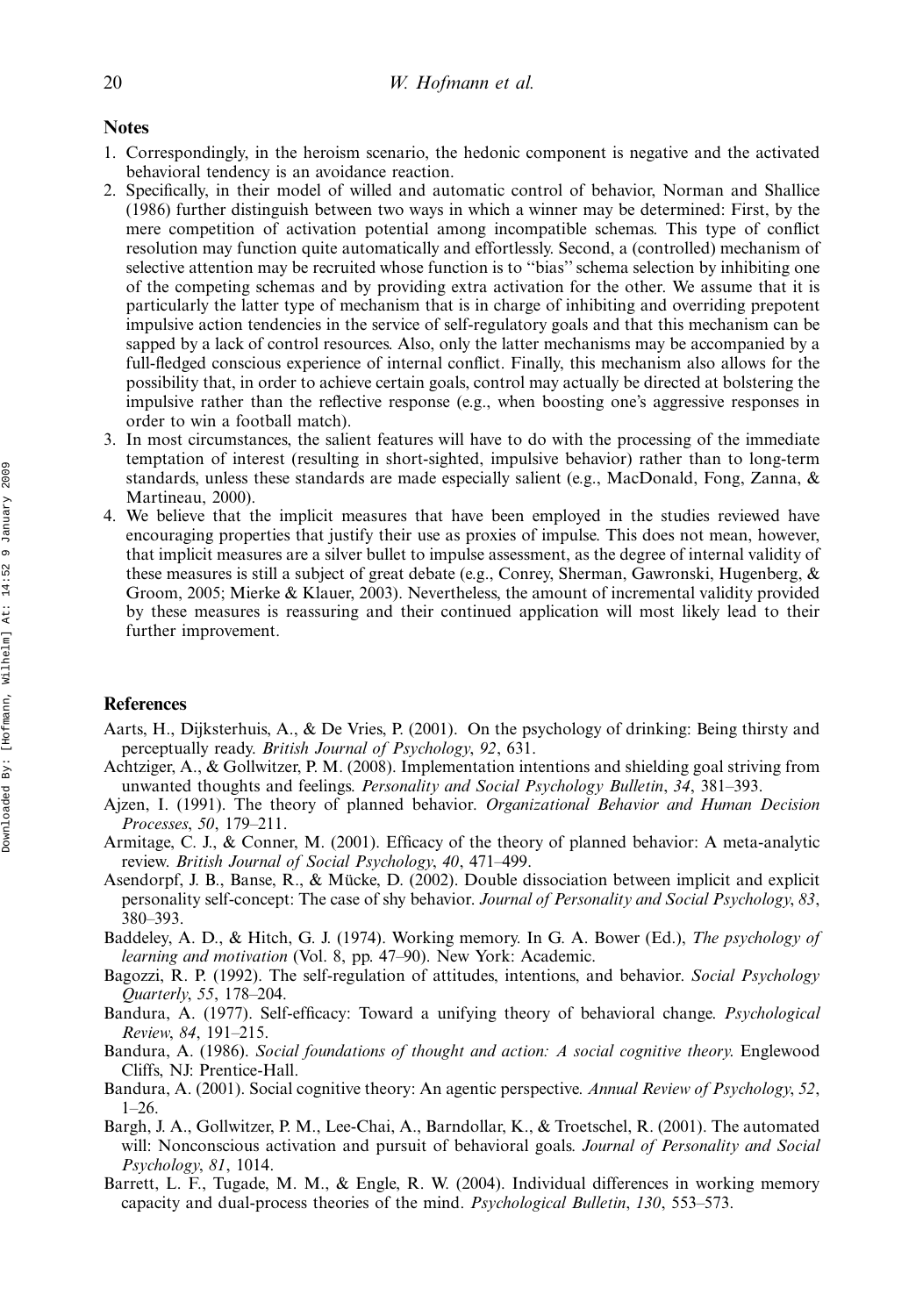- Baumeister, R. F., Bratslavsky, E., Muraven, M., Tice, D. M., & Baumeister, R. F. (1999). Ego depletion: Is the active self a limited resource? In The self in social psychology. (pp. 317): Psychology Press.
- Baumeister, R. F., Bratslavsky, M., Muraven, M., & Tice, D. M. (1998). Ego depletion: Is the active self a limited resource? Journal of Personality and Social Psychology, 74, 1252–1265.
- Baumeister, R. F., Gailliot, M. T., De Wall, C. N., & Oaten, M. (2006). Self-regulation and personality: How interventions increase regulatory success, and how depletion moderates the effects of traits on behavior. Journal of Personality, 74, 1773-1801.
- Baumeister, R. F., & Heatherton, T. F. (1996). Self-regulation failure: An overview. Psychological Inquiry,  $7, 1-15$ .
- Baumeister, R. F., Heatherton, T. F., & Tice, D. M. (1994). Losing control: How and why people fail at self-regulation. San Diego: Academic Press.
- Bechara, A., Noel, X., & Crone, E. A. (2006). Loss of Willpower: Abnormal Neural Mechanisms of Impulse Control and Decision Making in Addiction. In R. W. Wiers & A. W. Stacy (Eds.), Handbook of implicit cognition and addiction (pp. 215–232). Thousand Oaks, CA: Sage.
- Bless, H. (2001). The consequences of mood on the processing of social information. In A. Tesser & N. Schwarz (Eds.), Blackwell Handbook in Social Psychology (pp. 391-412). Oxford, UK: Blackwell.
- Bless, H., Clore, G. L., Schwarz, N., Golisano, V., Rabe, C., & Wölk, M. (1996). Mood and the use of scripts: Does happy mood make people really mindless. Journal of Personality and Social Psychology, 63, 585–595.
- Bogg, T., & Roberts, B. W. (2004). Conscientiousness and health-related behaviors: A meta-analysis of the leading behavioral contributors to mortality. *Psychological Bulletin*, 130, 887–919.
- Bolte, A., Goschke, T., & Kuhl, J. (2003). Emotion and intuition: Effects of positive and negative mood on implicit judgments of semantic coherence. Psychological Science, 14, 416-421.
- Boon, B., Stroebe, W., Shut, H., & Ijntema, R. (2002). Ironic processes in the eating behavior of restrained eaters. *British Journal of Health Psychology*,  $7, 1\n-10$ .
- Brannon, L., & Feist, J. (2000). Health psychology: An introduction to behavior and health. Belmont, CA: Wadsworth.
- Brehm, J. W. (1966). A theory of psychological reactance. New York: Academic Press.
- Bruyneel, S., Dewitte, S., Vohs, K. D., & Warlop, L. (2006). Repeated choosing increases susceptibility to affective product features. Journal of Research in Marketing, 23, 215–225.
- Bushman, B. J., & Cooper, H. M. (1990). Effects of alcohol on human aggression: An integrative research review. Psychological Bulletin, 107, 341-354.
- Carver, C. S. (2005). Impulse and constraint: Perspectives from personality psychology, convergence with theory in other areas, and potential for integration. Personality and Social Psychology Review, 9, 312-333.
- Carver, C. S., & Scheier, M. F. (1981). Attention and self-regulation: A control-theory approach to human behavior. New York: Springer-Verlag.
- Carver, C. S., & White, T. L. (1994). Behavioral inhibition, behavioral activation, and affective responses to impending reward and punishment: The BIS/BAS scales. Journal of Personality and Social Psychology, 67, 319-333.
- Chen, M., & Bargh, J. (1999). Consequences of automatic evaluation: Immediate behavioral predispositions to approach or avoid the stimulus. Personality and Social Psychology Bulletin, 25, 215224.
- Cialdini, R. B., Trost, M. R., & Newsom, J. T. (1995). Preference for consistency: The development of a valid measure and the discovery of surprising behavioral implications. Journal of Personality and Social Psychology, 69, 318-328.
- Collins, R. L., & Lapp, W. M. (1992). The temptation and restraint inventory for measuring drinking restraint. British Journal of Addiction, 87, 625-633.
- Conner, M., Perugini, M., O'Gorman, Ayres, K., & Prestwich, A. (2007). Relations between implicit and explicit measures of attitudes and measures of behavior: Evidence of moderation by individual difference variables. Personality and Social Psychology Bulletin, 33, 1727–1740.
- Conrey, F. R., Sherman, J. W., Gawronski, B., Hugenberg, K., & Groom, C. J. (2005). Separating Multiple Processes in Implicit Social Cognition: The Quad Model of Implicit Task Performance. Journal of Personality and Social Psychology, 89, 469.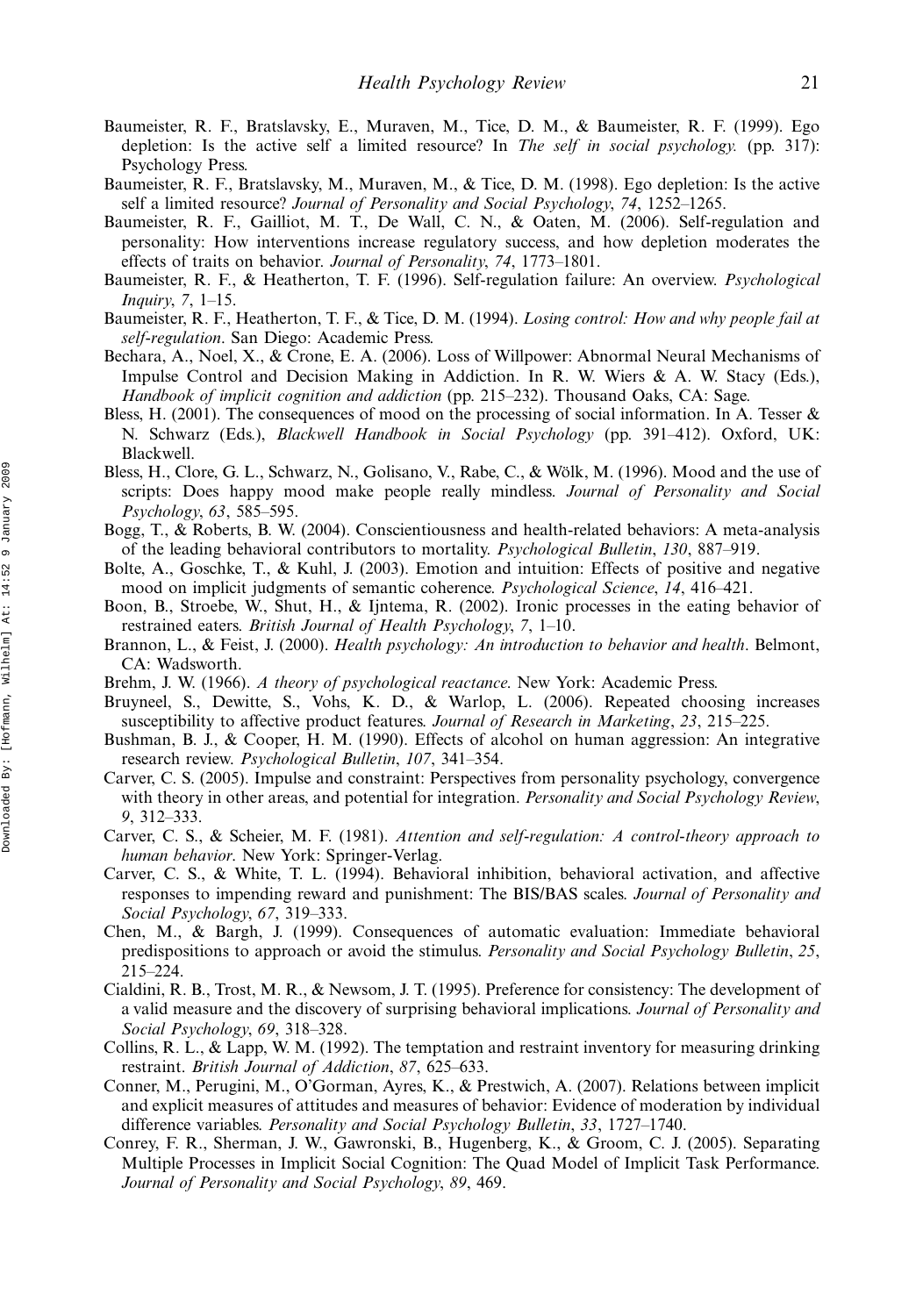- De Houwer, J. (2006). What are implicit measures and why are we using them? In R. W. Wiers & A. W. Stacy (Eds.), The handbook of implicit cognition and addiction (pp. 11–28). Thousand Oaks, CA: Sage.
- Dwyer, D. M., Jarratt, F., & Dick, K. (2007). Evaluative conditioning with foods as CSs and body shapes as USs: No evidence for sex differences, extinction, or overshadowing. Cognition  $\&$ Emotion, 21, 281-299.
- Easdon, C. M., & Vogel-Sprott, M. (2000). Aclohol and behavioral control: Impaired response inhibition and flexibility in social drinkers. Experimental and Clinical Psychopharmacology,  $8, 387-$ 394.
- Egloff, B., & Schmukle, S. C. (2002). Predictive validity of an Implicit Association Test for assessing anxiety. Journal of Personality and Social Psychology, 83, 1441–1455.
- Epstein, S. (1990). Cognitive-experiential self-theory. In L. A. Pervin (Ed.), Handbook of personality. Theory and research (pp. 165–192). New York: Guilford.
- Epstein, S. (1994). Integration of the cognitive and psychodynamic unconscious. American Psychologist, 49, 709-724.
- Evans, J. S. B. T. (in press). Dual-processing accounts of reasoning, judgment, and social cognition. Annual Review of Psychology.
- Everitt, B. J., & Robbins, T. W. (2005). Neural systems of reinforcement for drug addiction: from actions to habits to compulsion. Nature Neuroscience,  $8$ , 1481–1489.
- Fadardi, J. S., & Cox, W. M. (2007). Alcohol Attention-Control Training Program. The Addictions Newsletter, 14, 16-17.
- Fazio, R. H. (1990). Multiple processes by which attitudes guide behavior: The MODE model as an integrative framework. In M. P. Zanna (Ed.), Advances in experimental social psychology (Vol. 23, pp. 75–109). New York: Academic Press.
- Fazio, R. H., Jackson, J. R., Dunton, B. C., & Williams, C. J. (1995). Variability in automatic activation as an unobtrusive measure of racial attitudes: A bona fide pipeline? Journal of Personality and Social Psychology,  $69, 1013-1027$ .
- Fazio, R. H., & Olson, M. A. (2003). Implicit measures in social cognition research: Their meaning and uses. Annual Review of Psychology, 54, 297-327.
- Fazio, R. H., & Towels-Schwen, T. (1999). The MODE Model of attitude-behavior processes. In S. Chaiken & Y. Trope (Eds.), *Dual-process theories in social psychology* (pp.  $97-116$ ). New York, NY: The Guilford Press.
- Fedoroff, I. C., Polivy, J., & Herman, C. P. (1997). The effect of pre-exposure to food cues on the eating behavior of restrained and unrestrained eaters. *Appetite*, 28, 33–47.
- Ferguson, M. J., & Bargh, J. A. (2004). Liking is for doing:The effects of goal pursuit on automatic evaluation. Journal of Personality and Social Psychology, 87, 557–572.

Festinger, L. (Ed.). (1957). A theory of cognitive dissonance. Stanford, CA: Stanford University Press.

- Fiedler, K., & Bluemke, M. (2005). Faking the IAT: Aided and unaided response control on the Implicit Association Tests. Basic and Applied Social Psychology, 27, 307-316.
- Field, M., Duka, T., Eastwood, B., Child, R., Santarcangelo, M., & Gayton, M. (2007). Experimental manipulation of attentional biases in heavy drinkers: do the effects generalise? Psychopharmacology, 192, 593-608.
- Field, M., Mogg, K., & Bradley, B. P. (2005). Craving and cognitive biases for alcohol cues in social drinkers. Alcohol and Alcoholism, 40, 504-510.
- Fillmore, M. T., & Vogel-Sprott, M. (2006). Acute effects of alcohol and other drugs on automatic and intentional control. In R. W. Wiers & A. W. Stacy (Eds.), *Handbook of implicit cognition and* addiction (pp. 293–306). Thousand Oaks, CA: SAGE.
- Fischbach, A., & Dhar, R. (2005). Goals as excuses or guides: The liberating effect of perceived goal progress on choice. Journal of Consumer Research, 32, 370–377.
- Fishbach, A., Friedman, R. S., & Kruglanski, A. W. (2003). Leading us not unto temptation: Momentary allurements elicit overriding goal activation. Journal of Personality and Social Psychology, 84, 296-309.
- Fishbein, M., & Ajzen, I. (Eds.). (1975). Belief, attitude, intention, and behavior: An introduction to theory and research. Reading, MA: Addison-Wesley.
- Freud, S. (1930). Civilization and its discontents. London: Hogarth.
- Friese, M., & Hofmann, W. (in press). What would you have as a last supper? Thoughts about death influence evaluation and consumption of food products. Journal of Experimental Social Psychology.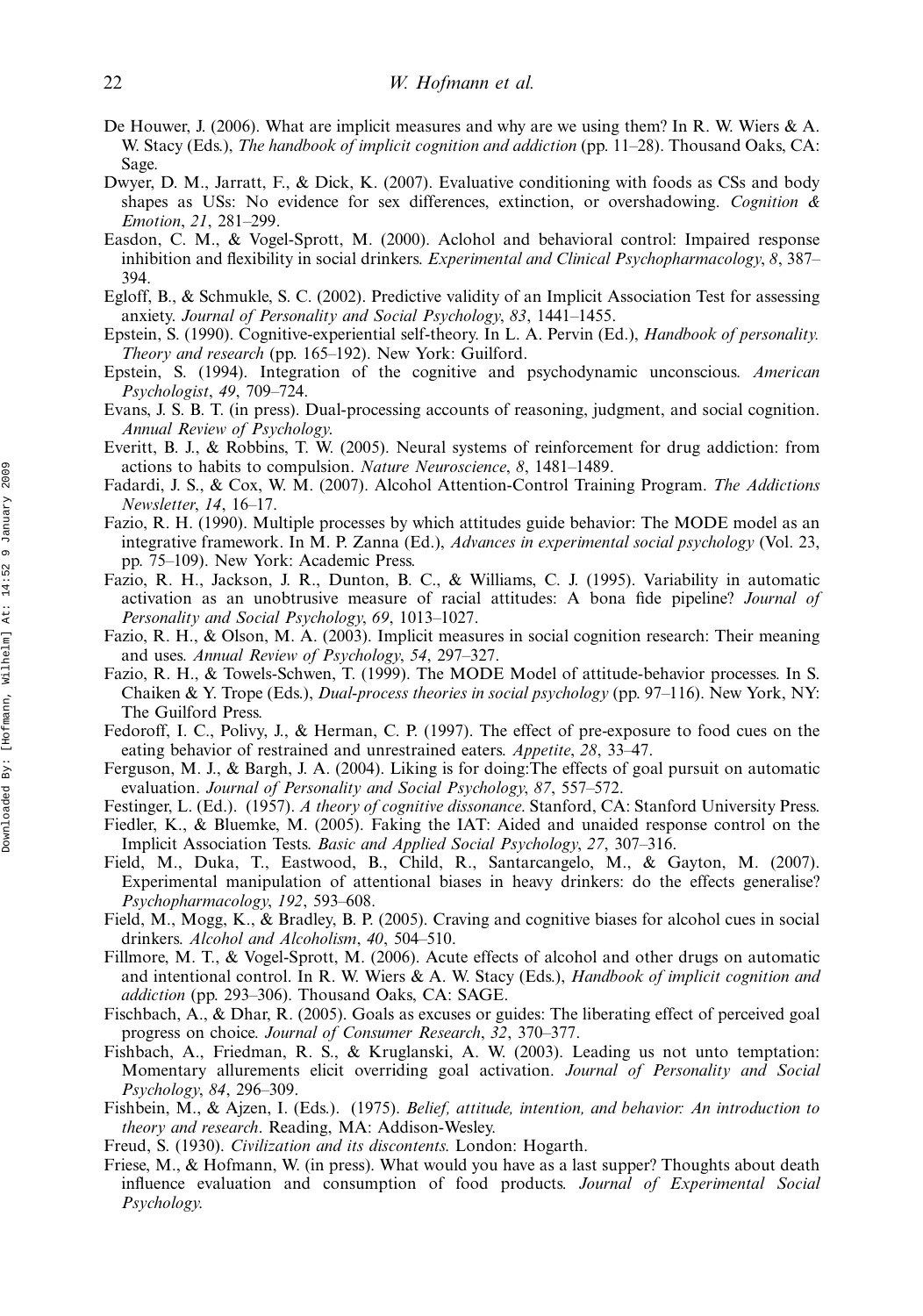- Friese, M., & Hofmann, W. (2008). Control me or I will control you: Impulse trait self-control, and the guidance of behavior. Manuscript submitted for publication.
- Friese, M., Hofmann, W., & Schmitt, M. (in press). When and why do implicit reaction time measures predict behavior? Empirical evidence for the moderating role of motivation, opportunity, and process reliance. European Review of Social Psychology.
- Friese, M., Hofmann, W., & Wänke, M. (in press). When impulses take over: Moderated predictive validity of implicit and explicit attitude measures in predicting food choice and consumption behavior. British Journal of Social Psychology.
- Gailliot, M. T., & Baumeister, R. F. (2006). Self-regulation and sexual restraint: Dispositionally and temporarily poor self-regulatory abilities contribute to failures at restraining sexual behavior. Personality and Social Psychology Bulletin, 33, 173-186.
- Gailliot, M. T., Schmeichel, B. J., & Baumeister, R. F. (2006). Self-regulatory processes defend against the threat of death: Effects of self-control depletion and trait self-control on thoughts and fears of dying. Journal of Personality and Social Psychology, 91, 49–62.
- Gawronski, B., & Bodenhausen, G. V. (2006). Associative and Propositional Processes in Evaluation: An Integrative Review of Implicit and Explicit Attitude Change. *Psychological Bulletin*, 132, 692.
- Gibbons, F. X., Gerrard, M., Blanton, H., & Russell, D. W. (1998). Reasoned action and social reaction: Willingness and intention as independent predictors of health risk. Journal of Personality and Social Psychology, 74, 1164-1181.
- Gibbons, F. X., Gerrard, M., & Lane, D. J. (2003). A social reaction model of adolescent health risk. In J. M. Suls & K. A. Wallston (Eds.), Social Psychological Foundations of Health and Illness (pp. 107-136). Oxford, U.K.: Blackwell.
- Gilbert, D. T., & Hixon, J. G. (1991). The trouble of thinking: Activation and application of stereotypic beliefs. Journal of Personality and Social Psychology, 60, 509-517.
- Gollwitzer, P. M., & Sheeran, P. (2006). Implementation intentions and goal achievement: A metaanalysis of effects and processes. In M. P. Zanna (Ed.), Advances in Experimental Social  $Psychology$  (Vol. 38, pp. 69–119). San Diego, CA: Elsevier.
- Granö, N., Virtanen, M., Vaherta, J., Elovainio, M., & Kivimäki, M. (2004). Impulsivity as a predictor of smoking and alcohol consumption. Personality and Individual Differences, 37, 1693 1700.
- Gray, J. A. (Ed.). (1982). The neuropsychology of anxiety: An enquiry into the functions of the septohippocampal system. New York: Oxford University Press.
- Greenberg, J., Solomon, S., & Pyszczynski, T. (1997). Terror management theory of self-esteem and social behavior: Empirical assessments and conceptual refinements. In M. P. Zanna (Ed.), Advances in experimental social psychology (Vol. 29, pp. 61-139). New York: Academic Press.
- Greenwald, A. G., McGhee, D. E., & Schwartz, J. L. K. (1998). Measuring individual differences in implicit cognition: The Implicit Association Test. Journal of Personality and Social Psychology, 74, 1464-1480.
- Grenard, J. L., Ames, S. L., Wiers, R. W., Thush, C., Sussman, S., & Stacy, A. W. (in press). Working memory moderates the predictive effects of drug-related associations on substance use. *Psychology* of Addictive Behaviors.
- Herman, C. P., Polivy, J., Lank, C., & Heatherton, T. F. (1987). Anxiety, hunger and eating behavior. Journal of Abnormal Psychology, 96, 264–269.
- Hermsen, B., Holland, R. W., & van Knippenberg, A. (2006). The happy act on impulse, the sad think twice: Mood as a moderator of the impact of implicit and explicit attitudes on behavior. Manuscript submitted for publication.
- Hofmann, W., Friese, M., & Gschwendner, T. (in press). Men on the'pull': Automatic approachavoidance tendencies and sexual interest behavior. Social Psychology.
- Hofmann, W. Friese, M., & Strack, F. (in press). Impulse and self-control from a dual-systems perspective. Perspectives on Psychological Science.
- Hofmann, W., Gschwendner, T., Friese, M., Wiers, R. W., & Schmitt, M. (2008). Working memory capacity and self-regulation: Toward an individual differences perspective on behavior determination by automatic versus controlled processes. Journal of Personality and Social Psychology, 95, 962-977.
- Hofmann, W., Rauch, W., & Gawronski, B. (2007). And deplete us not into temptation: Automatic attitudes, dietary restraint, and self-regulatory resources as determinants of eating behavior. Journal of Experimental Social Psychology, 43, 497-504.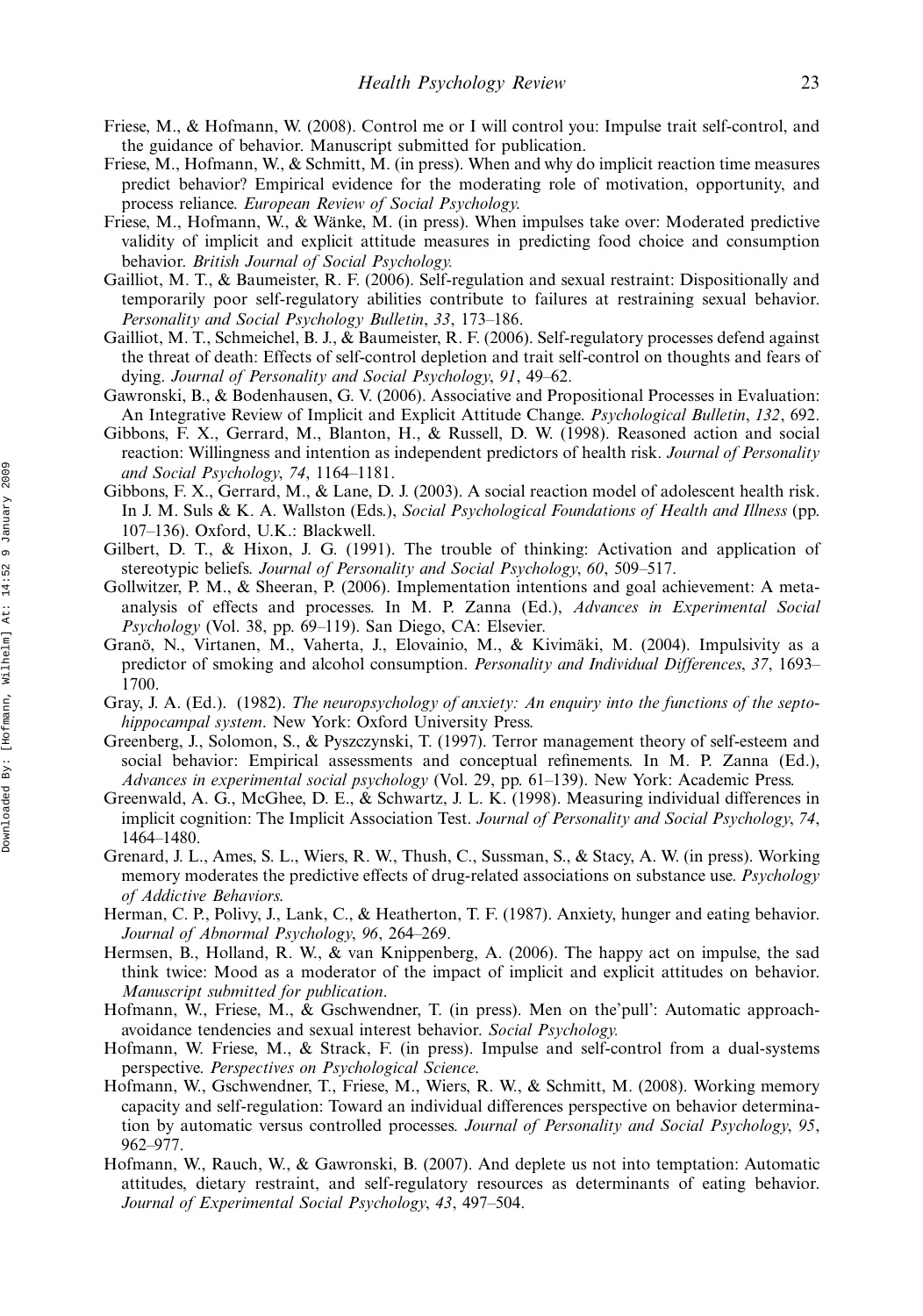- Hull, J. G., & Bond, C. F. (1986). Social and behavioral consequences of alcohol consumption and expectancy: A meta-analysis. Psychological Bulletin, 99, 347-360.
- Hull, J. G., & Slone, L. B. (2004). Alcohol and self-regulation. In R. F. Baumeister & K. D. Vohs (Eds.), The handbook of self-regulation: Research, theory, and applications (pp. 466–491). New York: Guilford.
- Ingjaldsson, J. T., Thayer, J. F., & Laberg, J. C. (2003). Craving for alcohol and pre-attentive processing of alcohol stimuli. International Journal of Psychophysiology, 49, 29–39.
- Irvin, J. E., Bowers, C. A., Dunn, M. E., & Wang, M. C. (1999). Efficacy of relapse prevention: A meta-analytic review. Journal of Consulting and Clinical Psychology, 67, 563–570.
- Isaac, D. (2008). Potato chips. Available at: [http://individual.utoronto.ca/daniel\\_isaac/potato](http://individual.utoronto.ca/daniel_isaac/potatochips.htm)[chips.htm.](http://individual.utoronto.ca/daniel_isaac/potatochips.htm)
- Isen, A. M., Johnson, M. M. S., Mertz, E., & Robinson, G. F. (1985). The influence of positive affect on the unusualness of word associations. Journal of Personality and Social Psychology, 48, 1413 1426.
- Jansen, A., & van den Hout, M. (1991). On being led into temptation: ''Counterregulation'' of dieters after smelling a "preload". Addictive Behaviors, 16, 247–253.
- Janz, N. K., & Becker, M. H. (1984). The health belief model: A decade later. Health Education Quarterly, 11, 1-47.
- Karpinski, A., & Steinman, R. B. (2006). The single category implicit association test as a measure of implicit social cognition. Journal of Personality and Social Psychology, 91,  $16-32$ .
- Keel, P. K., Dorer, D. J., Franko, D. L., Jackson, S. C., & Herzog, D. B. (2005). Postremission predictors of relapse in women with eating disorders. American Journal of Psychiatry, 162, 2263 2268.
- Kiviniemi, M. T., Voss-Humke, A. M., & Seifert, A. L. (2007). How do I feel about the behavior? The interplay of affective associations with behaviors and cognitive beliefs as influences on physical activity behavior. Health Psychology, 26, 152-158.
- Koob, G. F., & Le Moal, M. (2005). Plasticity of reward neurocircuitry and the'dark side' of drug addiction. Nature Neuroscience, 8, 1442-1444.
- Kruglanski, A. (1996). Goals as knowledge structures. In P. M. Gollwitzer & J. A. Bargh (Eds.), The psychology of action (pp. 599–618). New York: Guilford.
- Lascelles, K. R. R., Field, A. P., & Davey, G. C. L. (2003). Using foods as CSs and body shapes as UCSs: Selective conditioning effects during picture picture evaluative conditioning. Behavior Therapy, 34, 213-235.
- Lattimore, P., & Maxwell, L. (2004). Cognitive load, stress, and disinhibited eating. Eating Behaviors, 5, 315–324.
- Lieberman, M. D. (in press). The X- and C-sytems: The neural basis of reflexive and reflective social cognition. In E. Harmon-Jones & P. Winkelman (Eds.), Fundamentals of Social Neuroscience. New York: Guilford.
- Loewenstein, G. (1996). Out of control: Visceral influences on behavior. Organizational Behavior and Human Decision Processes, 65, 272.
- Loewenstein, G., & O'Donoghue, T. (2004). Animal spirits: Affective and deliberative processes in economic behavior: Working paper, Apr. 29, 2004.
- MacDonald, T. K., Fong, G. T., Zanna, M. P., & Martineau, A. M. (2000). Alcohol myopia and condom use: Can alcohol intoxication be associated with more prudent behavior? Journal of Personality and Social Psychology, 78, 605-619.
- Marlatt, G., & Gordon, J. (1985). Relapse prevention: Maintenance strategies in the treatment of addictive behaviors. New York: Guilford Press.
- Marsh, K. L., Johnson, B. T., & Scott-Sheldon, L. A. (2001). Heart versus reason in condom use: implicit versus explicit attitudinal predictors of sexual behavior. Zeitschrift fuer Experimentelle  $Psychologie, 48, 161–175.$
- Metcalfe, J., & Mischel, W. (1999). A hot/cool system analysis of delay of gratification: Dynamics of willpower. *Psychological Review*, 106, 3–19.
- Mierke, J., & Klauer, K. C. (2003). Method-specific variance in the Implicit Association Test. Journal of Personality and Social Psychology,  $85, 1180-1192$ .
- Miller, W. R., & Rollnick, S. (2002). Motivational interviewing: Preparing people for change (2nd ed). New York: Guilford Press.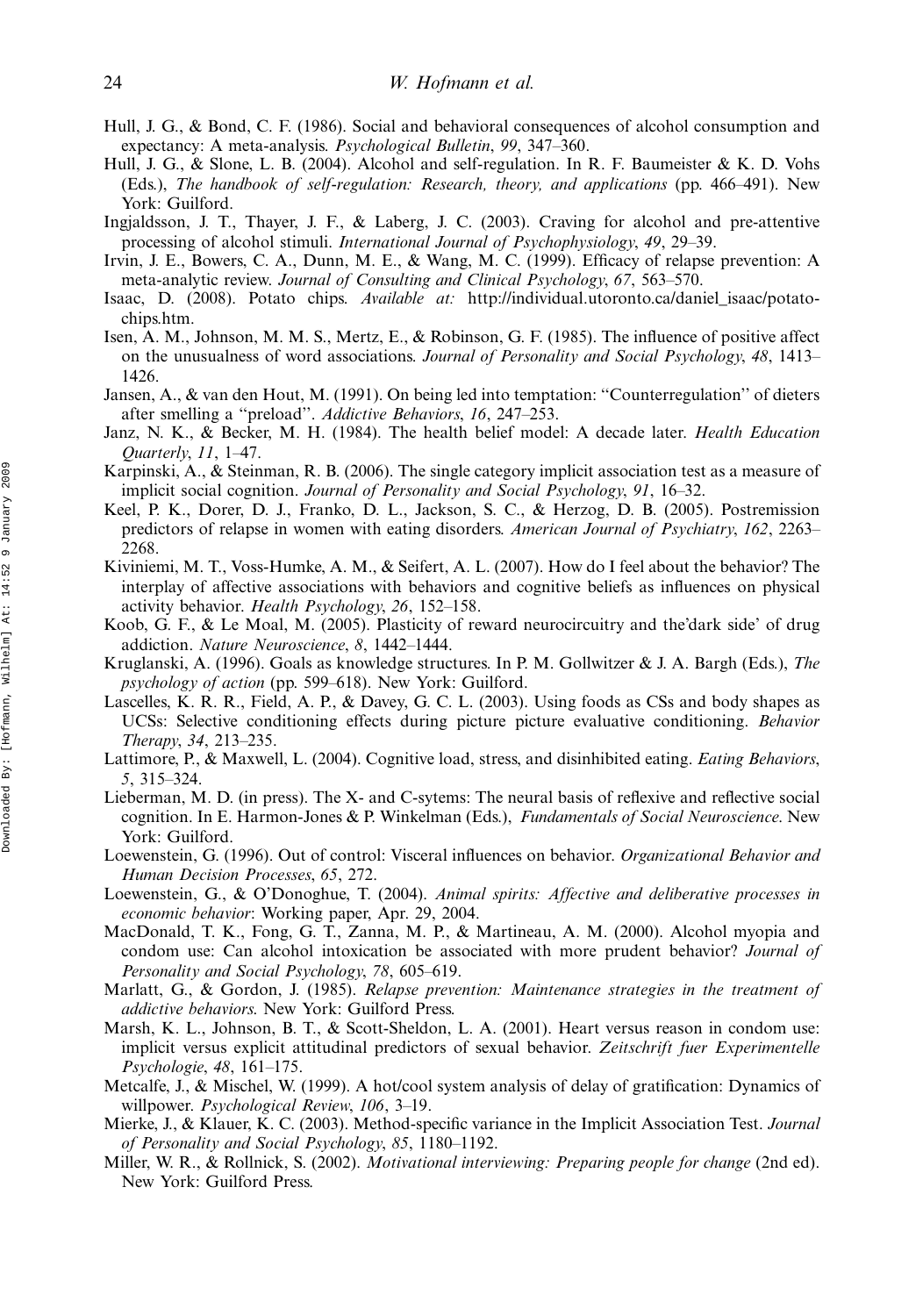- Mogg, K., Bradley, B. P., Field, M., & De Houwer, J. (2003). Eye movements to smoking-related pictures in smokers: Relationship between attentional biases and implicit and explicit measures of stimulus valence. Addiction, 98, 825-836.
- Monti, P., & Rohsenow, D. (1999). Coping skills training and cue-exposure theory in the treatment of alcoholism. Alcohol Research and Health, 23, 107-115.
- Muraven, M., & Baumeister, R. F. (2000). Self-regulation and depletion of limited resources: Does self-control resemble a muscle? Psychological Bulletin, 126, 247–259.
- Muraven, M., Collins, R. L., & Neinhaus, K. (2002). Self-control and alcohol restraint: An initial application of the self-control strength model. Psychology of Addictive Behavior, 16, 113–120.
- Muraven, M., Shmueli, D., & Burkley, E. (2006). Conserving self-control strength. Journal of Personality and Social Psychology, 91, 524-537.
- Neumann, R., Hülsenbeck, K., & Seibt, B. (2004). Attitudes toward people with AIDS and avoidance behavior: Automatic and reflective bases of behavior. Journal of Experimental Social  $Psychology, 40, 543–550.$
- Norman, D. A., & Shallice, T. (1986). Attention to action. Willed and automatic control of behavior. In R. J. Davidson, G. E. Schwartz & D. Shapiro (Eds.), Consciousness and self regulation: Advances in research (pp.  $1-18$ ). New York: Plenum Press.
- Oaten, M., & Cheng, K. (2006). Improved self-control: The benefits of a regular program of academic study. Basic and Applied Social Psychology,  $28$ ,  $1-16$ .
- Olson, M. A., & Fazio, R. H. (2004). Reducing the influence of extrapersonal associations on the Implicit Association Test: personalizing the IAT. Journal of Personality and Social Psychology, 86, 653667.
- Ostafin, B. D., Marlatt, G. A., & Greenwald, A. G. (2008). Drinking without thinking: An implicit measure of alcohol motivation predicts failure to control alcohol use. Behavior Research and Therapy,  $46, 1210 - 1219$ .
- Papies, E., Stroebe, W., & Aarts, H. (2007). Pleasure in the mind: restrained eating and spontaneous hedonic thoughts about food. Journal of Experimental Social Psychology, 43, 810–817.
- Payne, B. K., Cheng, C. M., Govorun, O., & Stewart, B. D. (2005). An inkblot for attitudes: Affect misattribution as implicit measurement. Journal of Personality and Social Psychology, 89, 277–293.
- Payne, B. K., Govorun, O., & Arbuckle, N. L. (2008). Automatic attitudes and alcohol: Does implicit liking predict drinking? Cognition and Emotion, 22, 238-271.
- Payne, B. K., McClernon, J. F., & Dobbins, I. G. (2007). Automatic affective responses to smoking cues. Experimental and Clinical Psychopharmacology, 15.
- Petty, R. E., Fazio, R. H., & Briñol, P. (Eds.). (2008). Attitudes: Insights from the new wave of implicit measures. New York: Psychology Press.
- Polivy, J. (1998). The effects of behavioral inhibition: Integrating internal cues, cognition, behavior, and affect. Psychological Inquiry, 9, 181-204.
- Prestwich, A., Ayres, K., Perugini, M., & Conner, M. (2006). Emotional eating moderates the relationship between implicit attitudes and the consumption of sweet foods. Unpublished manuscript.
- Prochaska, J. O., DiClemente, C. C., & Norcross, J. C. (1992). In search of how people change: Applications to addictive behaviors. American Psychologist, 47, 1101–1114.
- Puska, P. e. a. (1985). The community-based strategy to prevent coronary heart-disease. Conclusions from the ten years of the North Karelia project. Annual Review of Public Health, 6, 147–193.
- Robinson, T. E., & Berridge, K. C. (2003). Addiction. Annual Review of Psychology, 54, 25–53.
- Rogers, R. W. (1983). Cognitive and physiological processes in fear appraisal and attitude change: A revised theory of protection motivation. In J. Cacioppo & R. Petty (Eds.), Social Psychophysiology. New York: Guilford Press.
- Sayette, M. A. (2004). Self-regulatory failure and addiction. In R. F. Baumeister & K. D. Vohs (Eds.), Handbook of self-regulation: Research, theory, and applications (pp. 447–465). New York: Guilford Press.
- Scarabis, M., Florack, A., & Gosejohann, S. (2006). When consumers follow their feelings: The impact of affective or cognitive focus on the basis of consumers' choice. Psychology & Marketing, 23, 1015–1034.
- Schmukle, S. C., & Egloff, B. (2004). Does the Implicit Association Test for assessing anxiety measure trait and state variance? European Journal of Personality, 18, 483-494.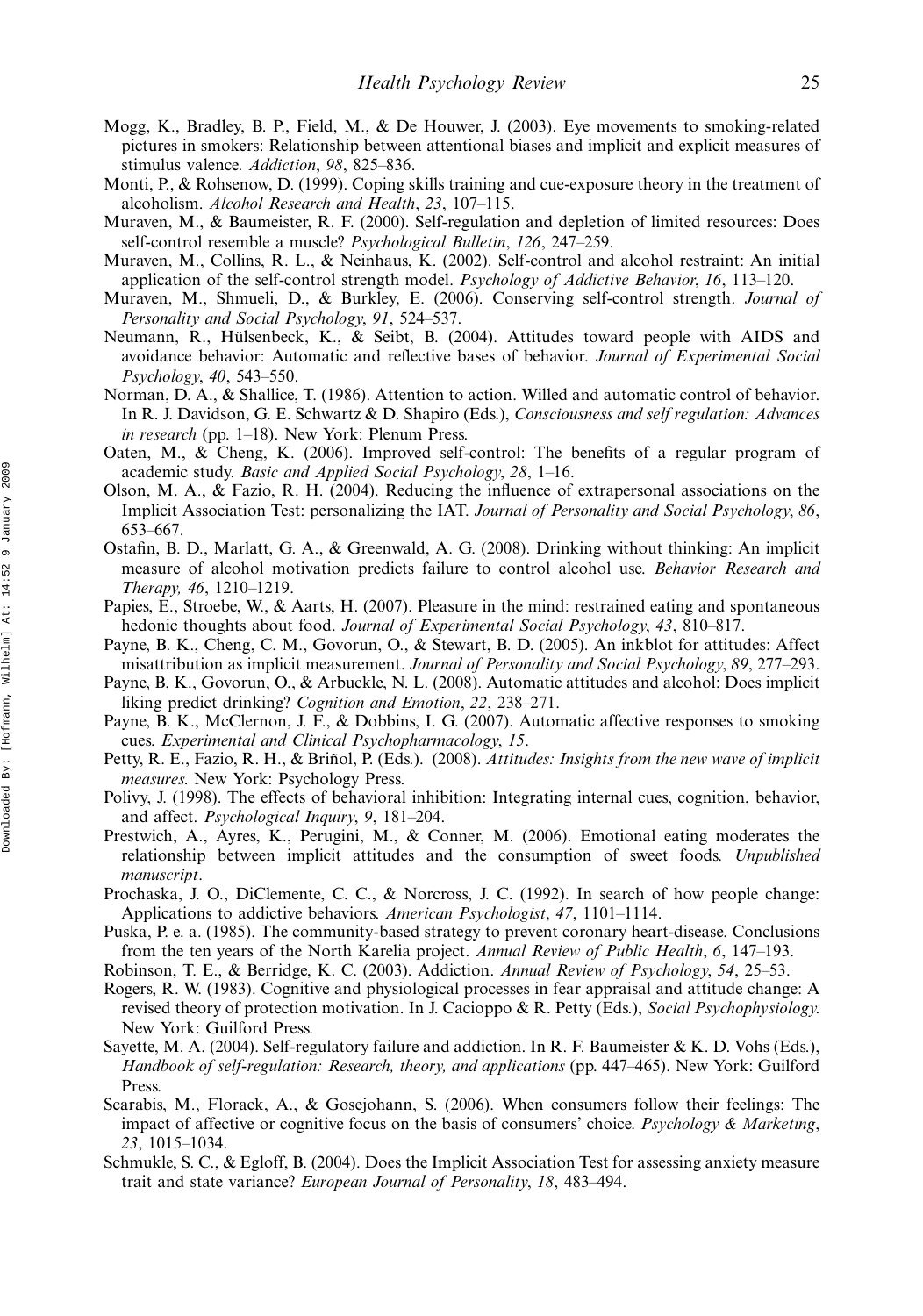- Schoenmakers, T., Lux, I., Goertz, A., Van Kerkhof, D., de Bruin, M., & Wiers, R. W. (2008). A randomized clinical trial to measure effects of an intervention to modify attentional bias in alcohol dependent patients. Manuscript submitted for publication.
- Schwarzer, R. (1992). Self-efficacy in the adoption and maintenance of health behaviors: Theoretical approaches and a new model. In I. R. Schwarzer (Ed.), Self-efficacy: Thought control of action (pp. 217242). Washington, DC: Hemisphere.
- Seibt, B., Häfner, M., & Deutsch, R. (2007). Prepared to eat: How immediate affective and motivational responses to food cues are influenced by food deprivation. European Journal of Social Psychology, 37, 359-379.
- Shah, J. Y., Friedman, R. S., & Kruglanski, A. W. (2002). Forgetting all else: On the antecedents and consequences of goal shielding. Journal of Personality and Social Psychology,  $83$ ,  $1261-1280$ .
- Shiv, B., & Fedorikhin, A. (1999). Heart and mind in conflict: The interplay of affect and cognition in consumer decision making. Journal of Consumer Research, 26, 278.
- Sloman, S. A. (1996). The empirical case for two systems of reasoning. Psychological Bulletin, 119, 3 22.
- Smith, E. C., & DeCoster, J. (2000). Dual-process models in social and cognitive psychology: Conceptual integration and links to underlying memory systems. Personality and Social Psychology Review, 4, 108-131.
- Stacy, A. W. (1997). Memory activation and expectancy as prospective predictors of alcohol and marijuana use. Journal of Abnormal Psychology, 106, 61-73.
- Stacy, A. W., Ames, S. L., & Grenard, J. (2006). Word association tests of associative memory and implicit processes: theoretical and assessment issues. In R. W. Wiers & A. W. Stacy (Eds.), Handbook of implicit cognition and addiction (pp. 75–90). Thousand Oaks, CA: SAGE.
- Steffens, M. C. (2004). Is the Implicit Association Test immune to faking? Experimental Psychology, 51, 165–179.
- Strack, F., & Deutsch, R. (2004). Reflective and impulsive determinants of social behavior. Personality and Social Psychology Review, 8, 220–247.
- Stroebe, W. (2002). bergewicht als Schicksal? Die kognitive Steuerung des Essverhaltens. [Overweight as fate? On the cognitive regulation of eating behavior]. Psychologische Rundschau, 53, 14–22.
- Stroebe, W., Mensink, W., Aarts, H., Schut, H., & Kruglanski, A. (2008). Why dieters fail: Testing the goal conflict model of eating. Journal of Experimental Social Psychology, 44, 26–36.
- Tangney, J. P., Baumeister, R. F., & Boone, A. L. (2004). High self-control predicts good adjustment, less pathology, better grades, and interpersonal success. Journal of Personality, 72, 271–324.
- Taylor, S. E. (2003). Health psychology (5th ed). New York: McGraw-Hill.
- Thush, C., Wiers, R. W., Ames, S. L., Grenard, J. L., Sussman, S., & Stacy, A. W. (2008). Interactions between implicit and explicit cognition and working memory capacity in the prediction of alcohol use in at-risk adolescents. Drug and Alcohol Dependence, 94, 116-124.
- Thush, C., Wiers, R. W. ,Moerbeek, M., Ames, S. L., Grenard, J. L., Sussman, S., et al. (in press). The Influence of Motivational Interviewing on Explicit and Implicit Alcohol-Related Cognition and Alcohol Use in At-Risk Adolescents. Psychology of Addictive Behaviors.
- Tiffany, S. T. (1990). A cognitive model of drug urges and drug-use behavior: Role of automatic and nonautomatic processes. Psychological Review, 97, 147-168.
- Trope, Y., & Fishbach, A. (2000). Counteractive self-control in overcoming tempation. Journal of Personality and Social Psychology, 79, 493-506.
- Van Strien, T., Frijters, J. E. R., Bergers, G. P. A., & Defares, P. B. (1986). The Dutch Eating Behaviour Questionnaire (DEBQ) for assessment of restrained, emotional and external eating behaviour. International Journal of Eating Disorders, 5, 295-315.
- Verdejo-Garcia, A., Lawrence, A. J., & Clark, L. (2008). Impulsivity as a vulnerability marker for substance-use disorders: Review of findings from high-risk research, problem gamblers and genetic association studies. Neuroscience and Biobehavioral Reviews, 32, 777-810.
- Verplanken, B., & Aarts, H. (1999). Habit, attitude and planned behaviour: Is habit an empty construct or an interesting case of automaticity. *European Review of Social Psychology*, 10, 101– 134.
- Verplanken, B., & Orbell, S. (2003). Reflections on past behavior: A self-report index of habit strength. Journal of Applied Social Psychology, 33, 1313–1330.
- Vohs, K. D. (2006). Self-regulatory resources power the reflective system: Evidence from five domains. Journal of Consumer Psychology, 16, 217–223.